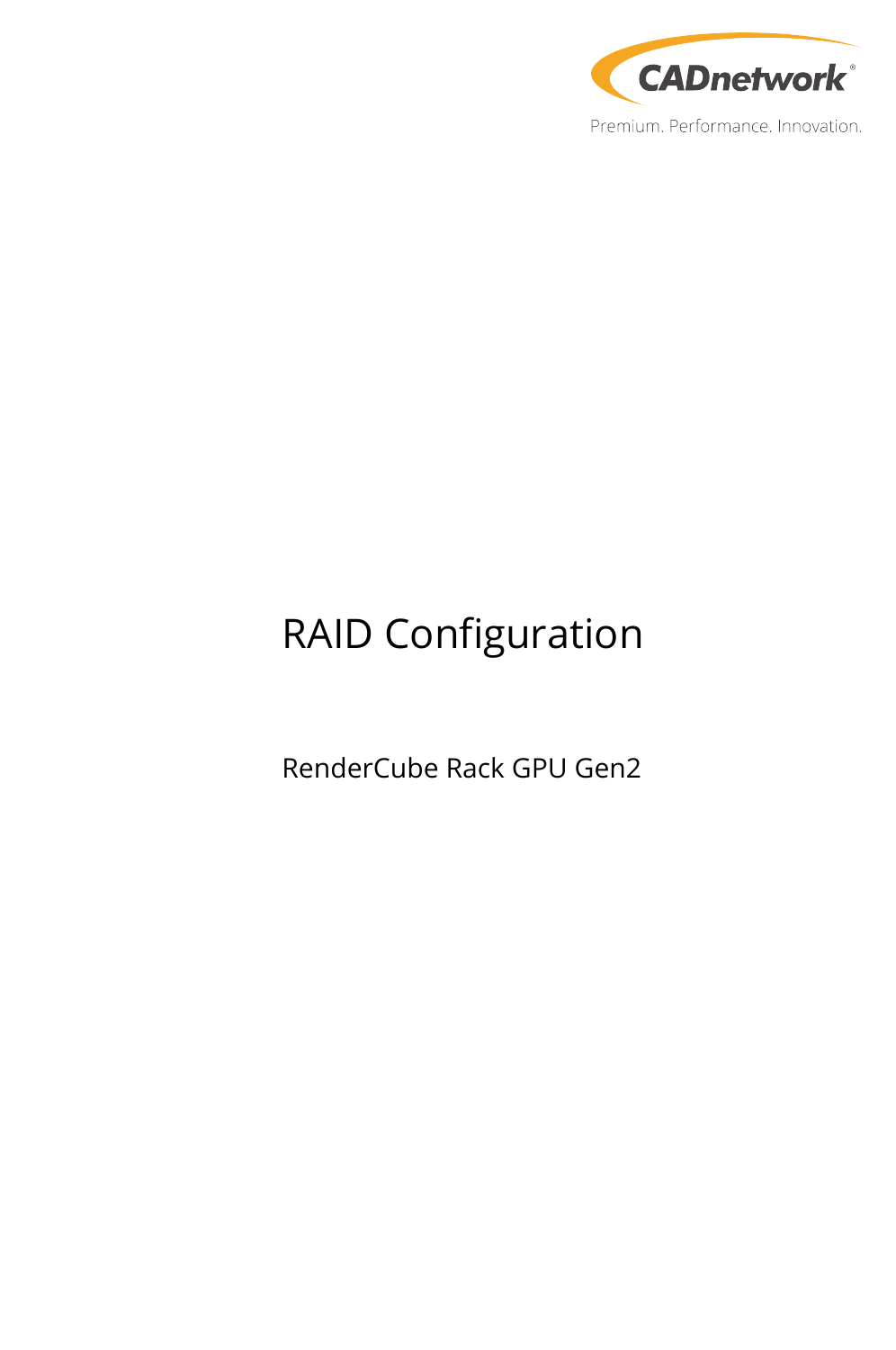### **RAID Support**

| 4.1 |       |                                                                   |  |
|-----|-------|-------------------------------------------------------------------|--|
|     | 4.1.1 |                                                                   |  |
|     | 4.1.2 |                                                                   |  |
|     | 4.1.3 |                                                                   |  |
|     | 4.1.4 |                                                                   |  |
| 4.2 |       | Intel <sup>®</sup> Rapid Storage Technology enterprise SATA/SSATA |  |
|     | 4.2.1 |                                                                   |  |
|     | 4.2.2 |                                                                   |  |
|     | 4.2.3 |                                                                   |  |
|     | 4.2.4 | Exiting the Intel® Rapid Storage Technology enterprise            |  |
|     | 4.2.5 |                                                                   |  |
|     | 4.2.6 | Setting the Boot array in the BIOS Setup Utility 10               |  |
| 43  |       | Intel® Rapid Storage Technology enterprise (Windows) 11           |  |
|     | 4.3.1 |                                                                   |  |
|     | 4.3.2 |                                                                   |  |
|     | 4.3.3 |                                                                   |  |
|     | 4.3.4 |                                                                   |  |
| 44  |       |                                                                   |  |
|     | 4.4.1 |                                                                   |  |
|     | 4.4.2 |                                                                   |  |
|     | 4.4.3 | Installing the RAID controller driver during Windows® 10 OS       |  |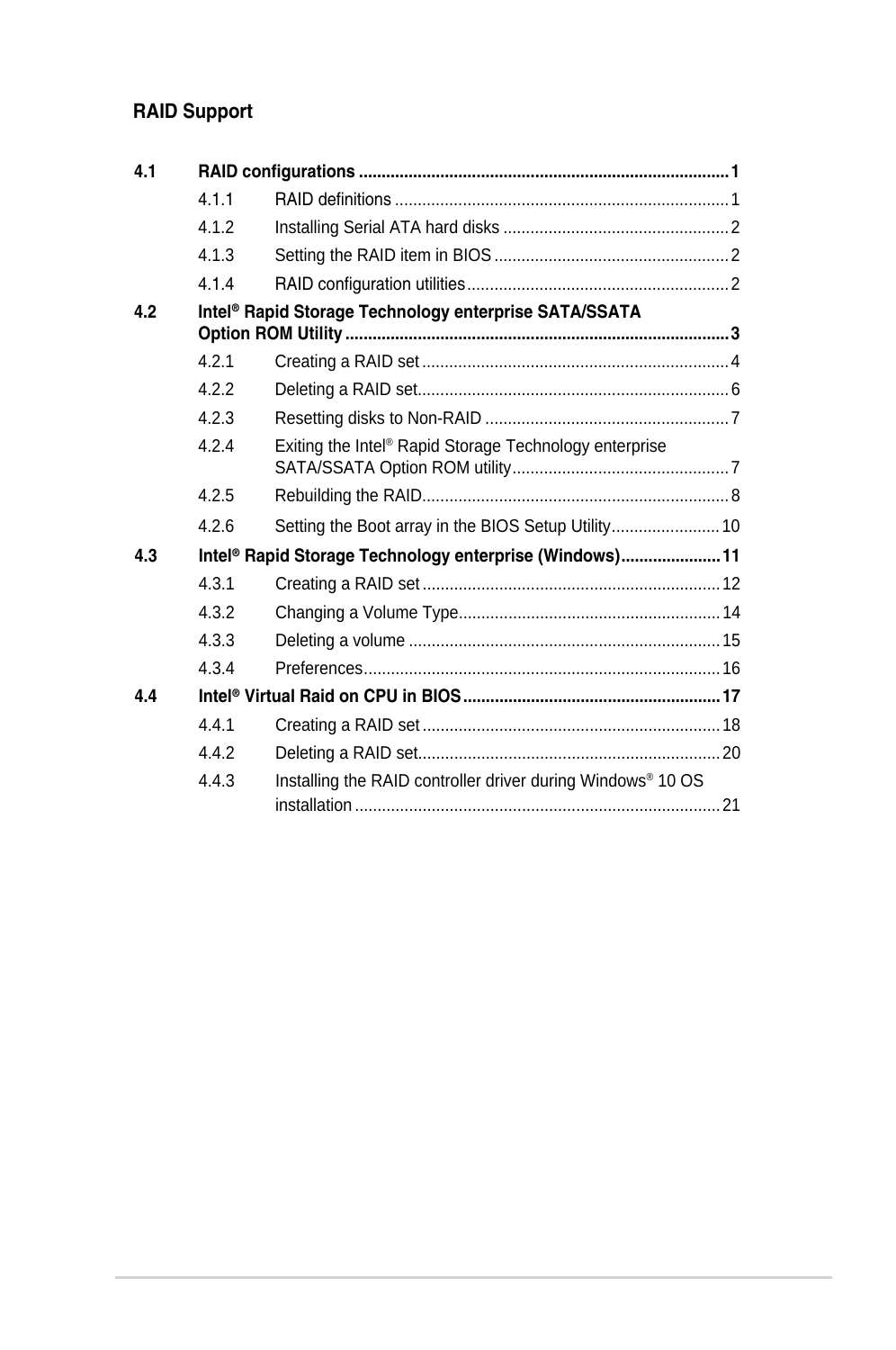# <span id="page-2-0"></span>**RAID Support**

# **4.1 RAID configurations**

The motherboard supports Intel® Rapid Storage Technology enterprise Option ROM Utility with RAID 0, RAID 1, RAID 10, and RAID 5 support.



If you want to install a Windows® operating system to a hard disk drive included in a RAID set, you have to create a RAID driver disk and load the RAID driver during OS installation. Refer to section **4.2 Creating a RAID driver disk** for details.

# **4.1.1 RAID definitions**

**RAID 0 (Data striping)** optimizes two identical hard disk drives to read and write data in parallel, interleaved stacks. Two hard disks perform the same work as a single drive but at a sustained data transfer rate, double that of a single disk alone, thus improving data access and storage. Use of two new identical hard disk drives is required for this setup.

**RAID 1 (Data mirroring)** copies and maintains an identical image of data from one drive to a second drive. If one drive fails, the disk array management software directs all applications to the surviving drive as it contains a complete copy of the data in the other drive. This RAID configuration provides data protection and increases fault tolerance to the entire system. Use two new drives or use an existing drive and a new drive for this setup. The new drive must be of the same size or larger than the existing drive.

**RAID 5** stripes both data and parity information across three or more hard disk drives. Among the advantages of RAID 5 configuration include better HDD performance, fault tolerance, and higher storage capacity. The RAID 5 configuration is best suited for transaction processing. relational database applications, enterprise resource planning, and other business systems. Use a minimum of three identical hard disk drives for this setup.

**RAID 10** is data striping and data mirroring combined without parity (redundancy data) having to be calculated and written. With the RAID 10 configuration you get all the benefits of both RAID 0 and RAID 1 configurations. Use four new hard disk drives or use an existing drive and three new drives for this setup.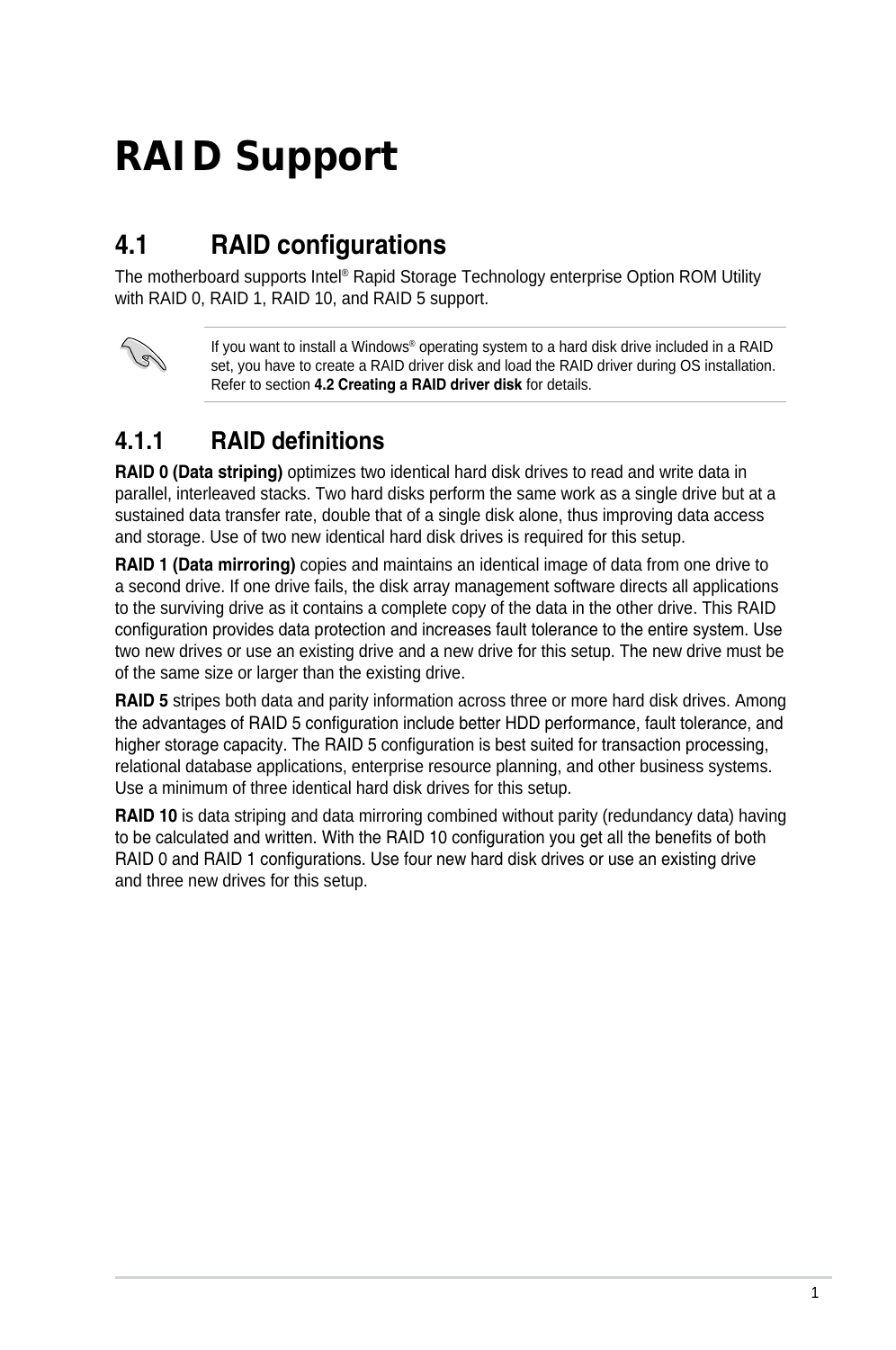# <span id="page-3-0"></span>**4.1.2 Installing Serial ATA hard disks**

The motherboard supports Serial ATA hard disk drives. For optimal performance, install identical drives of the same model and capacity when creating a disk array.

To install the SATA hard disks for a RAID configuration:

- 1. Install the SATA hard disks into the drive bays.
- 2. Connect the SATA signal cables.
- 3. Connect a SATA power cable to the power connector on each drive.

## **4.1.3 Setting the RAID item in BIOS**

You must set the RAID item in the BIOS Setup before you can create a RAID set from SATA hard disk drives attached to the SATA connectors supported by Intel® C621 chipset. To do this:

- 1. Enter the BIOS Setup during POST.
- 2. Go to the **Platform Configuration** menu > **PCH Configuration** menu > **PCH SATA Configuration**, then press <Enter>.
- 3. Set **Configure SATA as** to **[RAID Mode]**.
- 4. Press <F10> to save your changes and exit the BIOS Setup.



Refer to Chapter 3 for details on entering and navigating through the BIOS Setup.

# **4.1.4 RAID configuration utilities**

Depending on the RAID connectors that you use, you can create a RAID set using the utilities embedded in each RAID controller. For example, use the Intel® Rapid Storage Technology if you installed Serial ATA hard disk drives on the Serial ATA connectors supported by the Intel® C621 chipset.

Refer to the succeeding section for details on how to use the RAID configuration utility.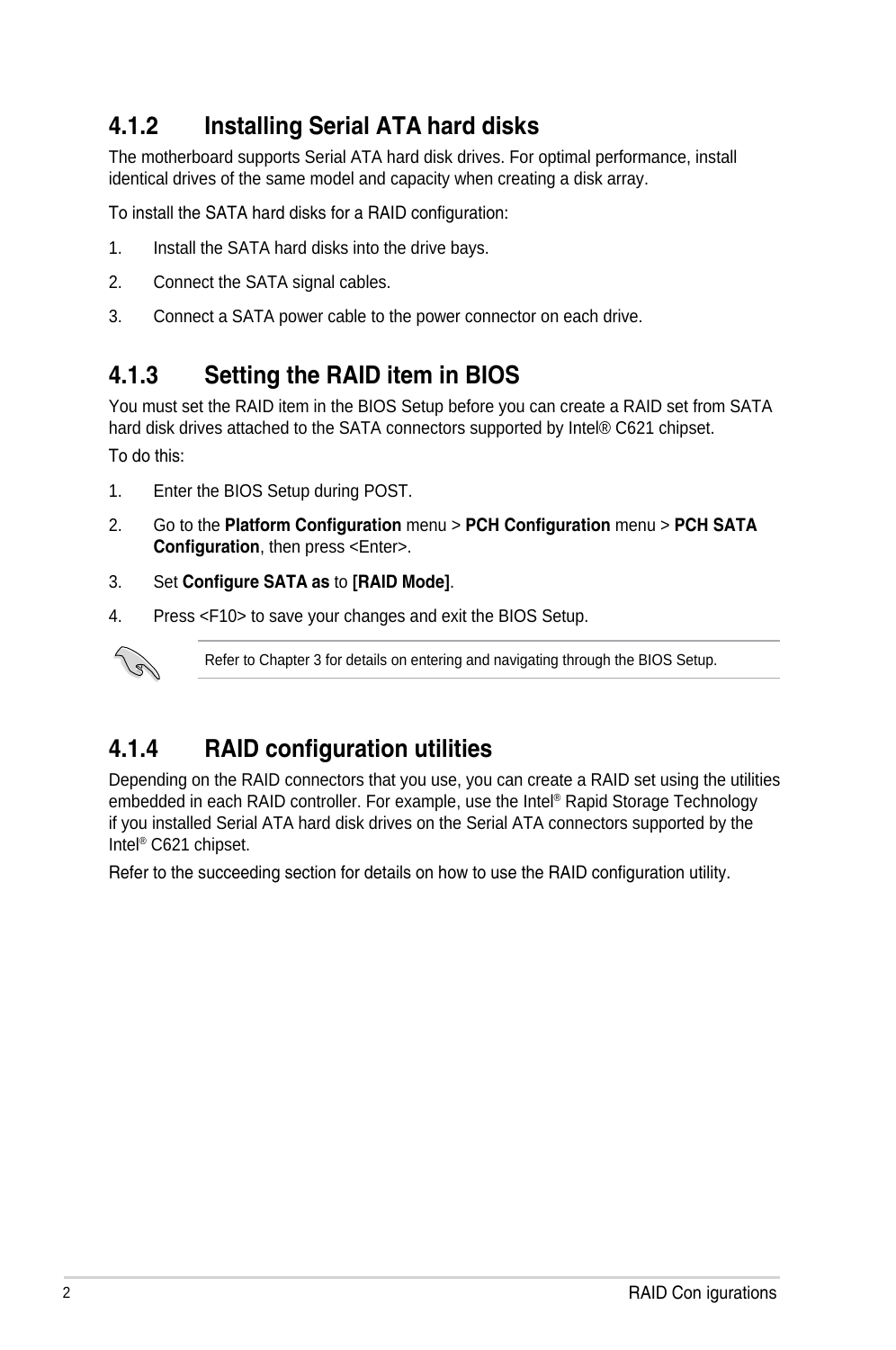# **4.2 Intel® Rapid Storage Technology enterprise SATA/SSATA Option ROM Utility**

The Intel® Rapid Storage Technology enterprise SATA/SSATA Option ROM utility allows you to create RAID 0, RAID 1, RAID 10 (RAID 1+0), and RAID 5 set from Serial ATA hard disk drives that are connected to the Serial ATA connectors supported by the Southbridge.



Before you proceed, ensure that you have installed the Serial ATA hard disk drives, and have set the correct SATA mode in the BIOS setup. You can refer to the **Installing hard disk drives**, and **Setting the RAID mode** sections in this manual for more information.

To launch the Intel® Rapid Storage Technology enterprise SATA/SSATA Option ROM utility:

- 1. Turn on the system.
- 2. During POST, press < Ctrl>+<l> to display the utility main menu.

| Intel(R) Rapid Storage Technology enterprise - SATA Option ROM - 3.6.0.1023<br>Copyright(C) 2003-12 Intel Corporation. All Rights Reserved.                                    |                                                                                                                                            |                                                  |                                                                                         |  |  |  |
|--------------------------------------------------------------------------------------------------------------------------------------------------------------------------------|--------------------------------------------------------------------------------------------------------------------------------------------|--------------------------------------------------|-----------------------------------------------------------------------------------------|--|--|--|
| $=$ [ MAIN MENU ] $=$<br>1. Create RAID Volume<br>3. Reset Disks to Non-RAID<br>2. Delete RAID Volume<br>4. Exit                                                               |                                                                                                                                            |                                                  |                                                                                         |  |  |  |
| RAID Volumes:<br>None defined.<br>Physical Disks:<br>Drive Model<br>ID<br>ST3300656SS<br>0<br>1<br>ST3300656SS<br>$\overline{a}$<br>ST3300656SS<br>$\mathbf{R}$<br>ST3300656SS | $=$ [ $_{\text{DISK/VOLUME}}$ INFORMATION] $=$<br>Serial #<br>HWAS0000991753TR<br>37VN00009846RAJ1<br>397600009846UEDY<br>GWC50000991756G6 | Size<br>279.3GB<br>279.3GB<br>279.3GB<br>279.3GB | Type/Status(Vol ID)<br>Non-RAID Disk<br>Non-RAID Disk<br>Non-RAID Disk<br>Non-RAID Disk |  |  |  |
| $[1]$ -Select                                                                                                                                                                  | [ESC]-Exit                                                                                                                                 |                                                  | [ENTER]-Select Menu                                                                     |  |  |  |

The navigation keys at the bottom of the screen allow you to move through the menus and select the menu options.



The RAID BIOS setup screens shown in this section are for reference only and may not exactly match the items on your screen.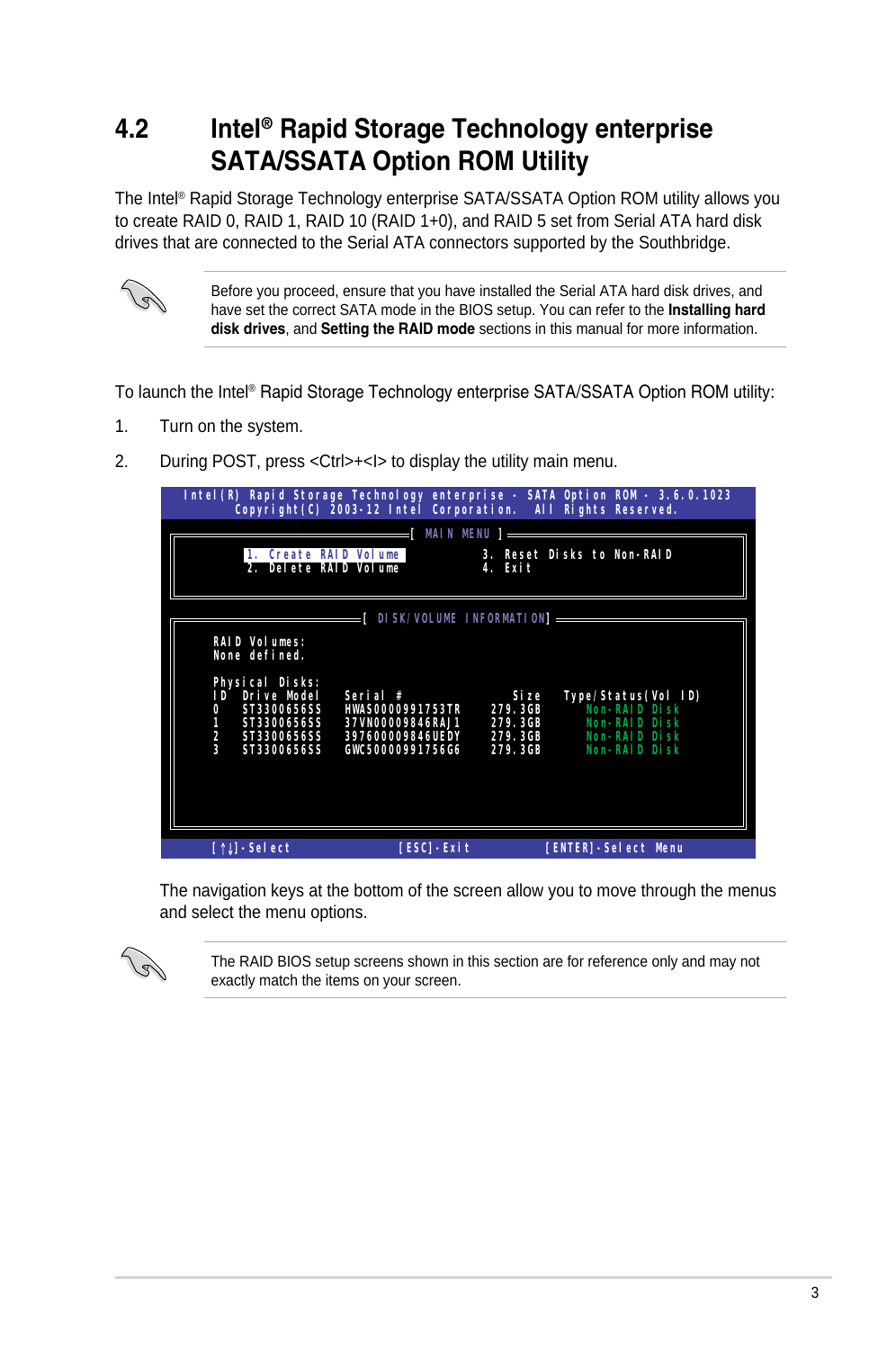# **4.2.1 Creating a RAID set**

To create a RAID set:

- 1. From the utility main menu, select **1. Create RAID Volume** and press <Enter>.
- 2. Key in a name for the RAID set and press <Enter>.



- 3. Press the up/down arrow keys to select a RAID Level that you wish to create then press <Enter>.
- 4. From the **Disks** item field, press <Enter> to select the hard disk drives that you want to include in the RAID set.

| Drive Model | Serial #         | Size    | Status        |
|-------------|------------------|---------|---------------|
| ST3300656SS | HWAS0000991753TR | 279.3GB | Non-RAID Disk |
| ST3300656SS | 37VN00009846RAJ1 | 279.3GB | Non-RAID Disk |
| ST3300656SS | 397600009846UEDY | 279.3GB | Non-RAID Disk |
| ST3300656SS | GWC50000991756G6 | 279.3GB | Non-RAID Disk |
|             |                  |         |               |

5. Use the up/down arrow keys to move the selection bar then press <Space> to select a disk. A small triangle before the Port number marks the selected drive. Press <Enter> when you are done.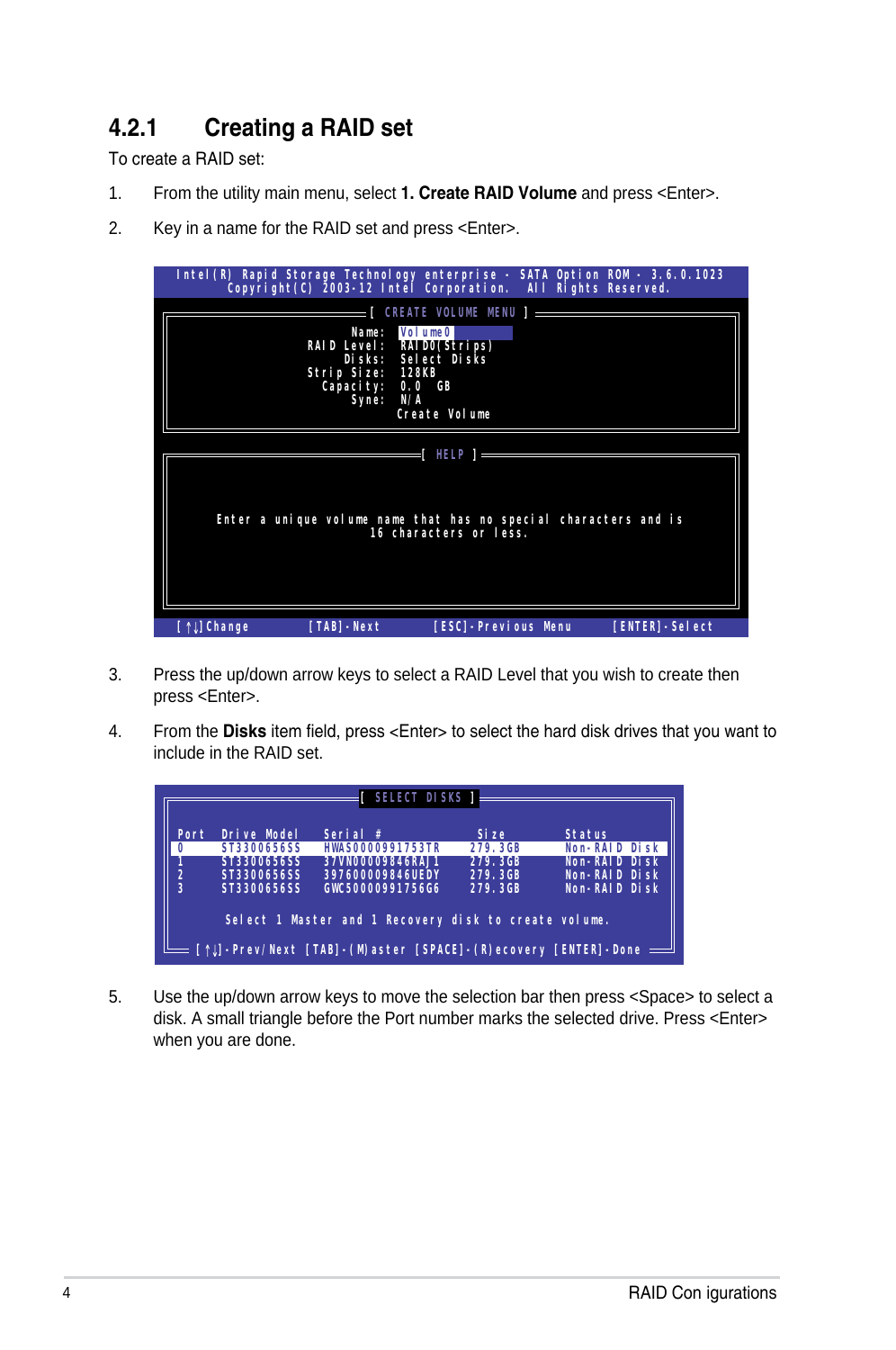6. Use the up/down arrow keys to select the stripe size for the RAID array (for RAID 0, 10 and 5 only) then press <Enter>. The available stripe size values range from 4 KB to 128 KB. The following are typical values:

| 128KB |
|-------|
| 64KB  |
| 64KB  |
|       |



We recommend a lower stripe size for server systems, and a higher stripe size for multimedia computer systems used mainly for audio and video editing.

- 7. In the **Capacity** field item, key in the RAID volume capacity that you want to use and press <Enter>. The default value field indicates the maximum allowed capacity.
- 8. Press <Enter> to start creating the RAID volume.
- 9. From the following warning message, press <Y> to create the RAID volume and return to the main menu, or press <N> to go back to the **CREATE VOLUME** menu.

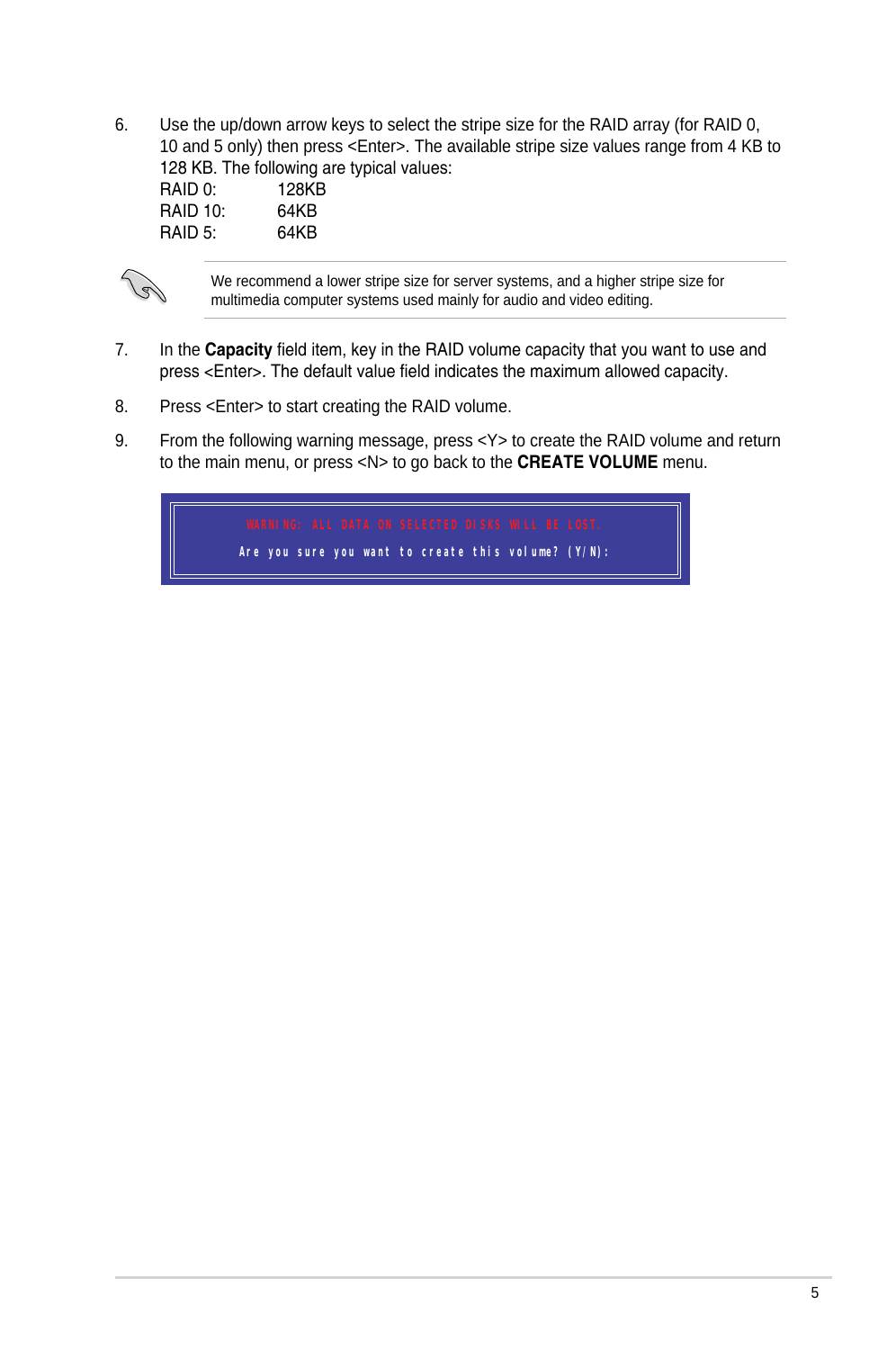### **4.2.2 Deleting a RAID set**



Take caution when deleting a RAID set. You will lose all data on the hard disk drives when you delete a RAID set.

#### To delete a RAID set:

- 1. From the utility main menu, select **2. Delete RAID Volume** and press <Enter>.
- 2. From the Delete Volume Menu, press the up/down arrow keys to select the RAID set you want to delete then press <Del>.

|      |                         | Intel(R) Rapid Storage Technology enterprise - SATA Option ROM - 3.6.0.1023<br>Copyright(C) 2003-12 Intel Corporation. All Rights Reserved. |                            |                         |                     |
|------|-------------------------|---------------------------------------------------------------------------------------------------------------------------------------------|----------------------------|-------------------------|---------------------|
|      |                         |                                                                                                                                             | DELETE VOLUME MENU ] _____ |                         |                     |
| Name | Volume0 RAIDO(Stripe) 2 | Level Drives Capacity                                                                                                                       | 298.0GB                    | Status<br><b>Normal</b> | Bootable<br>Yes     |
|      |                         |                                                                                                                                             |                            |                         |                     |
|      |                         |                                                                                                                                             |                            |                         |                     |
|      |                         |                                                                                                                                             |                            |                         |                     |
|      |                         | Deleting a volume will reset the disks to non-RAID                                                                                          |                            |                         |                     |
|      |                         | WARNING: ALL DISK DATA WILL BE DELETED.<br>(This does not apply to Recovery volumes)                                                        |                            |                         |                     |
|      |                         |                                                                                                                                             |                            |                         |                     |
|      |                         |                                                                                                                                             |                            |                         |                     |
|      | $[1]$ -Select           | [ESC]-Previous Menu                                                                                                                         |                            |                         | [DEL]-Delete Volume |

3. Press <Y> to confirm deletion of the selected RAID set and return to the utility main menu, or press <N> to return to the **DELETE VOLUME** menu.

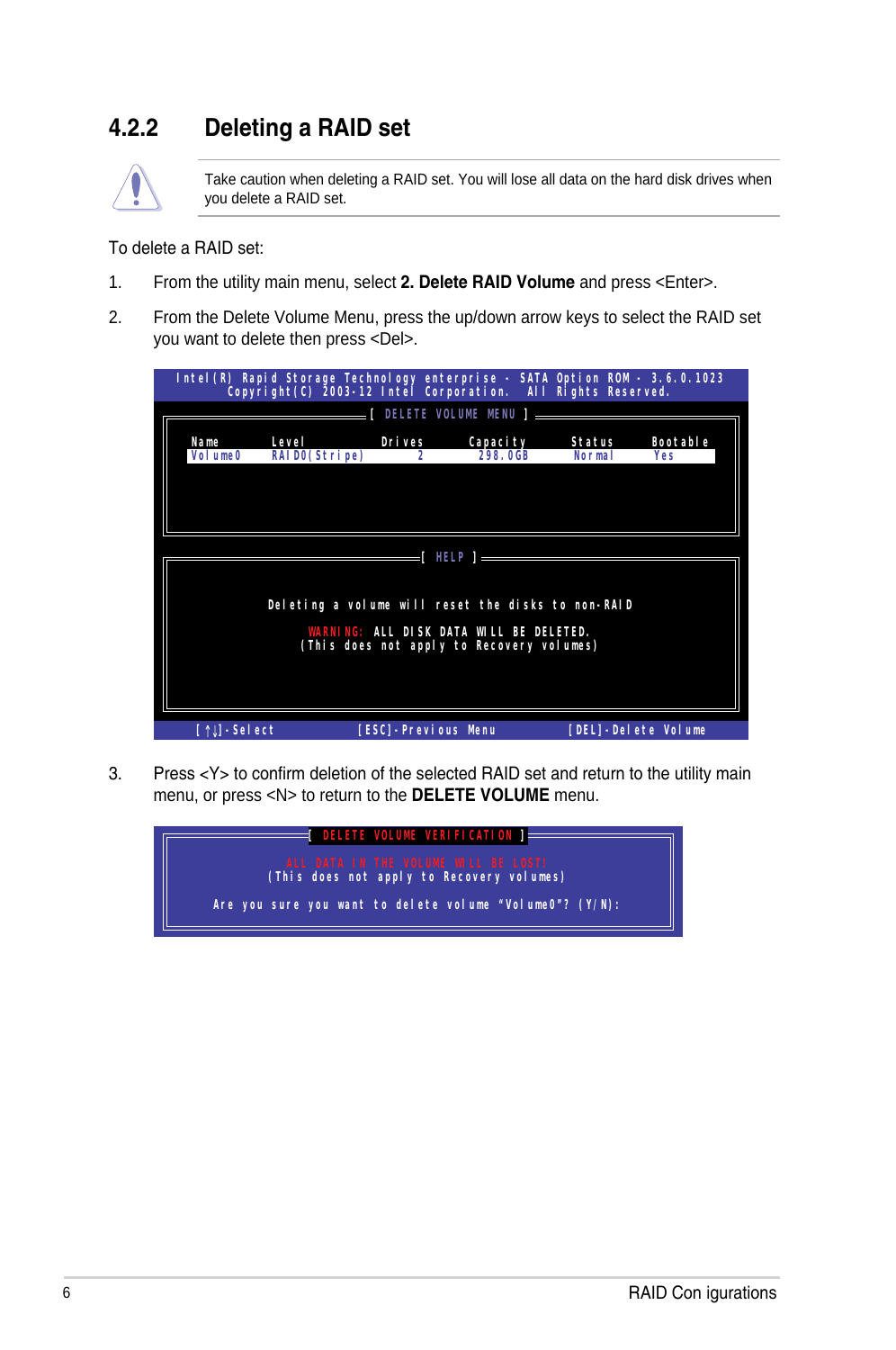## **4.2.3 Resetting disks to Non-RAID**



Take caution before you reset a RAID volume hard disk drive to non-RAID. Resetting a RAID volume hard disk drive deletes all internal RAID structure on the drive.

#### To reset a RAID set:

- 1. From the utility main menu, select **3. Reset Disks to Non-RAID** and press <Enter>.
- 2. Press the up/down arrow keys to select the drive(s) or disks of the RAID set you want to reset, then press <Space>. A small triangle before the Port number marks the selected drive. Press <Enter> when you are done.



3. Press <Y> in the confirmation window to reset the drive(s) or press <N> to return to the utility main menu.

### **4.2.4 Exiting the Intel® Rapid Storage Technology enterprise SATA/SSATA Option ROM utility**

To exit the utility:

- 1. From the utility main menu, select **4. Exit** then press <Enter>.
- 2. Press <Y> to exit or press <N> to return to the utility main menu.

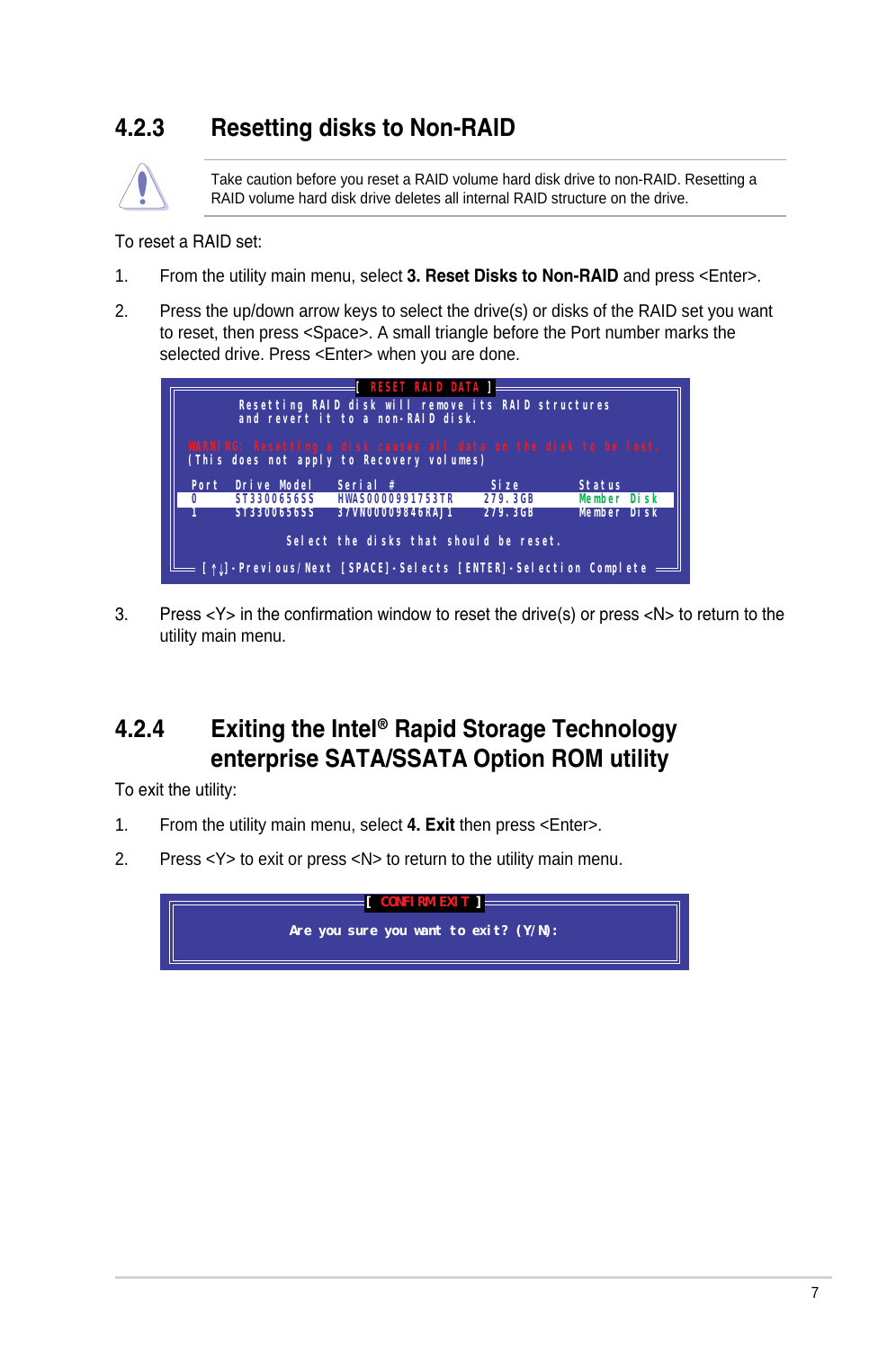### **4.2.5 Rebuilding the RAID**



This option is only for the RAID 1 set.

#### **Rebuilding the RAID with other non-RAID disk**

If any of the SATA hard disk drives included in the RAID 1 array failed, the system displays the status of the RAID volume as "**Degraded**" during POST. You can rebuild the RAID array with other installed non-RAID disks

To rebuild the RAID with other non-RAID disk:

- 1. During POST, press <Ctrl>+<I> at the prompt to enter the Intel Rapid Storage Technology option ROM utility.
- 2. If there is a non-RAID SATA Hard Disk available, the utility will prompt you to rebuild the RAID. Press the up/down arrow keys to select the destination disk then press <Enter> to start the rebuilding process, or press <ESC> to exit.





Select a destination disk with the same size as the original hard disk.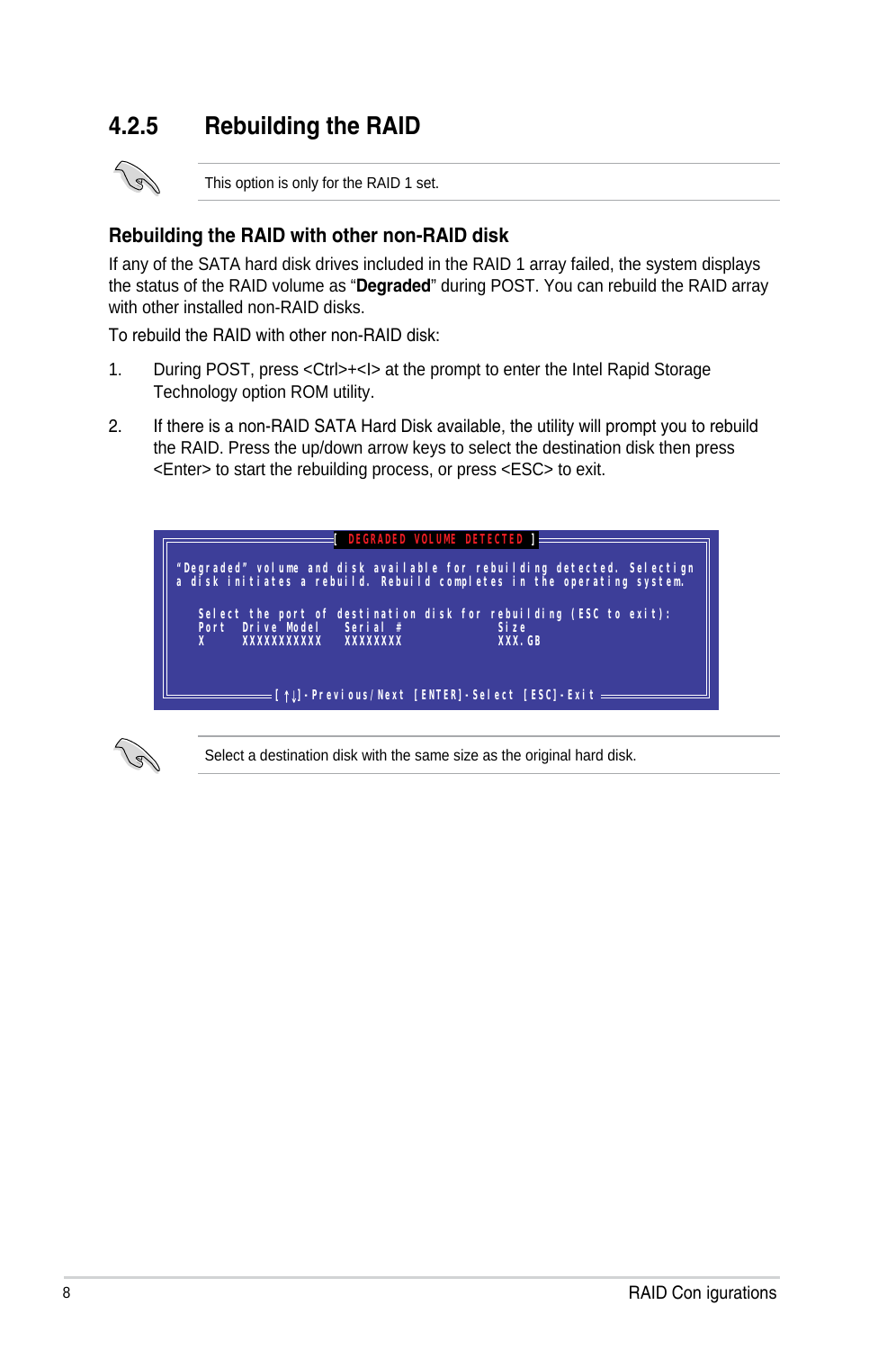3. The utility immediately starts rebuilding after the disk is selected. When done, the status of the degraded RAID volume is changed to **"Rebuild"**.

| Intel(R) Rapid Storage Technology enterprise - SATA Option ROM - 3.6.0.1023 |                                                                          | Copyright(C) 2003-12 Intel Corporation. All Rights Reserved. |                     |
|-----------------------------------------------------------------------------|--------------------------------------------------------------------------|--------------------------------------------------------------|---------------------|
|                                                                             | $\equiv$ MAIN MENU ] $\equiv$                                            |                                                              |                     |
| 2. Delete RAID Volume                                                       | 4. Exit                                                                  | 1. Create RAID Volume 3. Reset Disks to Non-RAID             |                     |
|                                                                             |                                                                          |                                                              |                     |
|                                                                             | $\qquad \qquad \qquad = \qquad \qquad \text{I DISK/VOLUME INFORMATION]}$ |                                                              |                     |
| RAID Volumes:                                                               |                                                                          |                                                              | *=Data is Encrypted |
| ID<br>Name                                                                  | Level1 Strip Size                                                        | Status                                                       | Bootable            |
| Volume0 RAID1(Mirror) N/A<br>1                                              |                                                                          | 149.0GB                                                      | Rebuild Yes         |
| Physical Devices:                                                           |                                                                          |                                                              |                     |
| Port Drive Model Serial #                                                   |                                                                          | Size                                                         | Type/Status(Vol ID) |
| 1 ST3160812AS 9LS0F4HL                                                      |                                                                          | 149.0GB<br>Member Disk(0)                                    |                     |
| $\overline{2}$<br>ST3160812AS 3LS0JYL8                                      |                                                                          | Member Disk(0)<br>149.0GB                                    |                     |
|                                                                             |                                                                          |                                                              |                     |
|                                                                             |                                                                          |                                                              |                     |
| Volumes with "Rebuild" status will be rebuilt within the operating system.  |                                                                          |                                                              |                     |
| [1]-Select                                                                  | $[ESC]$ - $Exit$                                                         | [ENTER]-Select Menu                                          |                     |

- 4. Press <Esc> to exit Intel Rapid Storage Technology and reboot the system.
- 5. Select **Start > Programs > Intel Rapid Storage > Intel Rapid Storage Console** or click the **Intel Rapid Storage Technology** tray icon to load the Intel Rapid Storage Manager utility.
- 6. From the **View** menu, select **Advanced Mode** to display the details of the Intel Rapid Storage Console.
- 7. From the **Volumes view** option, select **RAID volume** to view the rebuilding status. When finished, the status is changed to "**Normal**".

#### **Rebuilding the RAID with a new hard disk**

If any of the SATA hard disk drives included in the RAID array failed, the system displays the status of the RAID volume as "**Degraded**" during POST. You may replace the disk drive and rebuild the RAID array.

To rebuild the RAID with a new hard disk:

1. Remove the failed SATA hard disk and install a new SATA hard disk of the same specification into the same SATA Port.



Select a destination disk with the same size as the original hard disk.

2. Reboot the system then follow the steps in section **Rebuilding the RAID with other non-RAID disk**.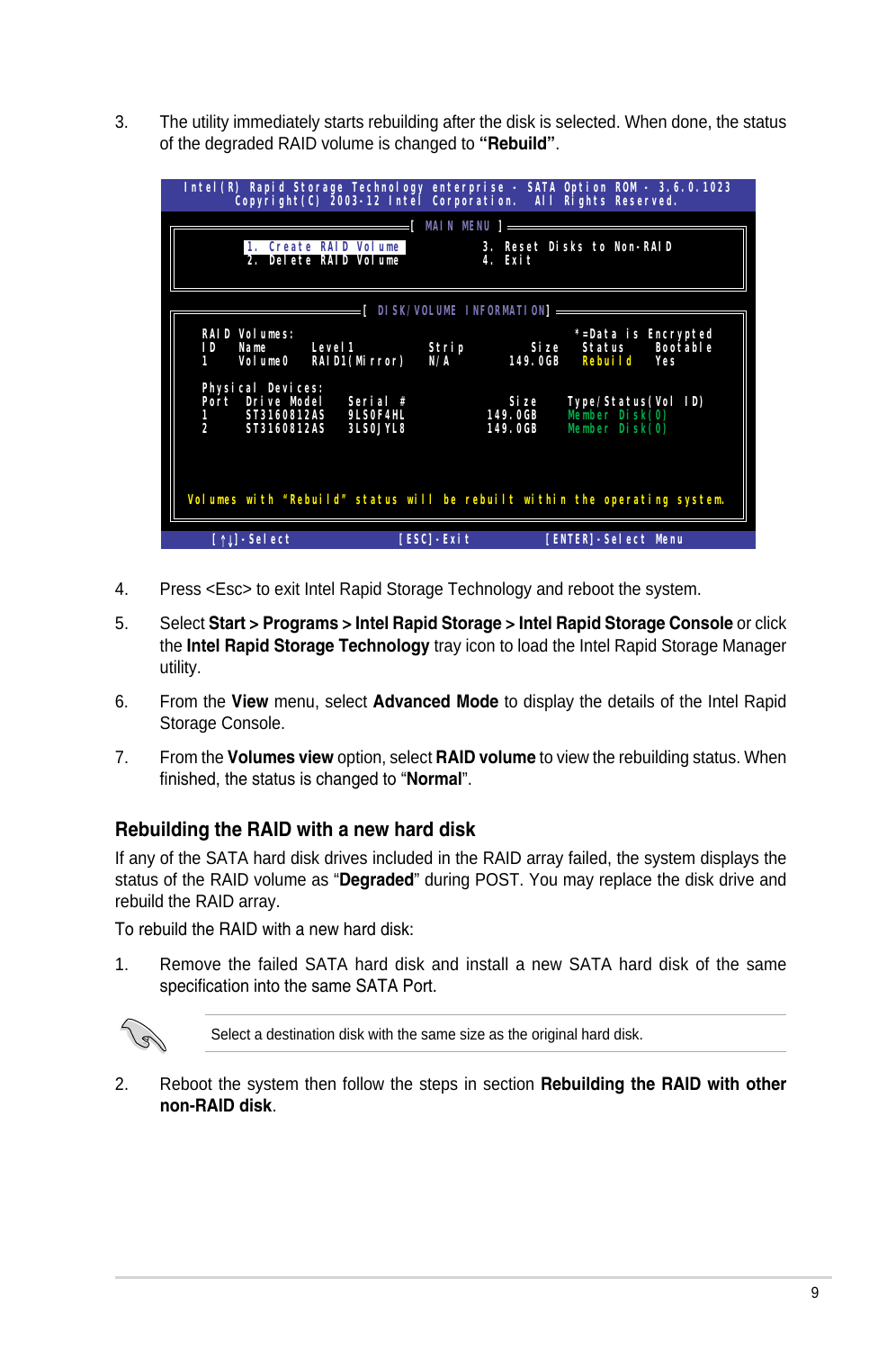### **4.2.6 Setting the Boot array in the BIOS Setup Utility**

You can set the boot priority sequence in the BIOS for your RAID arrays when creating multi-RAID using the Intel® Rapid Storage Technology enterprise SATA Option ROM utililty.

To set the boot array in the BIOS:



Set at least one of the arrays bootable to boot from the hard disk.

- 1. Reboot the system and press <Del> to enter the BIOS setup utility during POST.
- 2. Go to the **Boot** menu and select the boot option priority.
- 3. Use up/down arrow keys to select the boot priority and press <Enter>. See the **Boot menu** section of Chapter 5 for more details.
- 4. From the **Exit** menu, select **Save Changes & Exit**, then press <Enter>.
- 5. When the confirmation window appears, select **Yes**, then press <Enter>.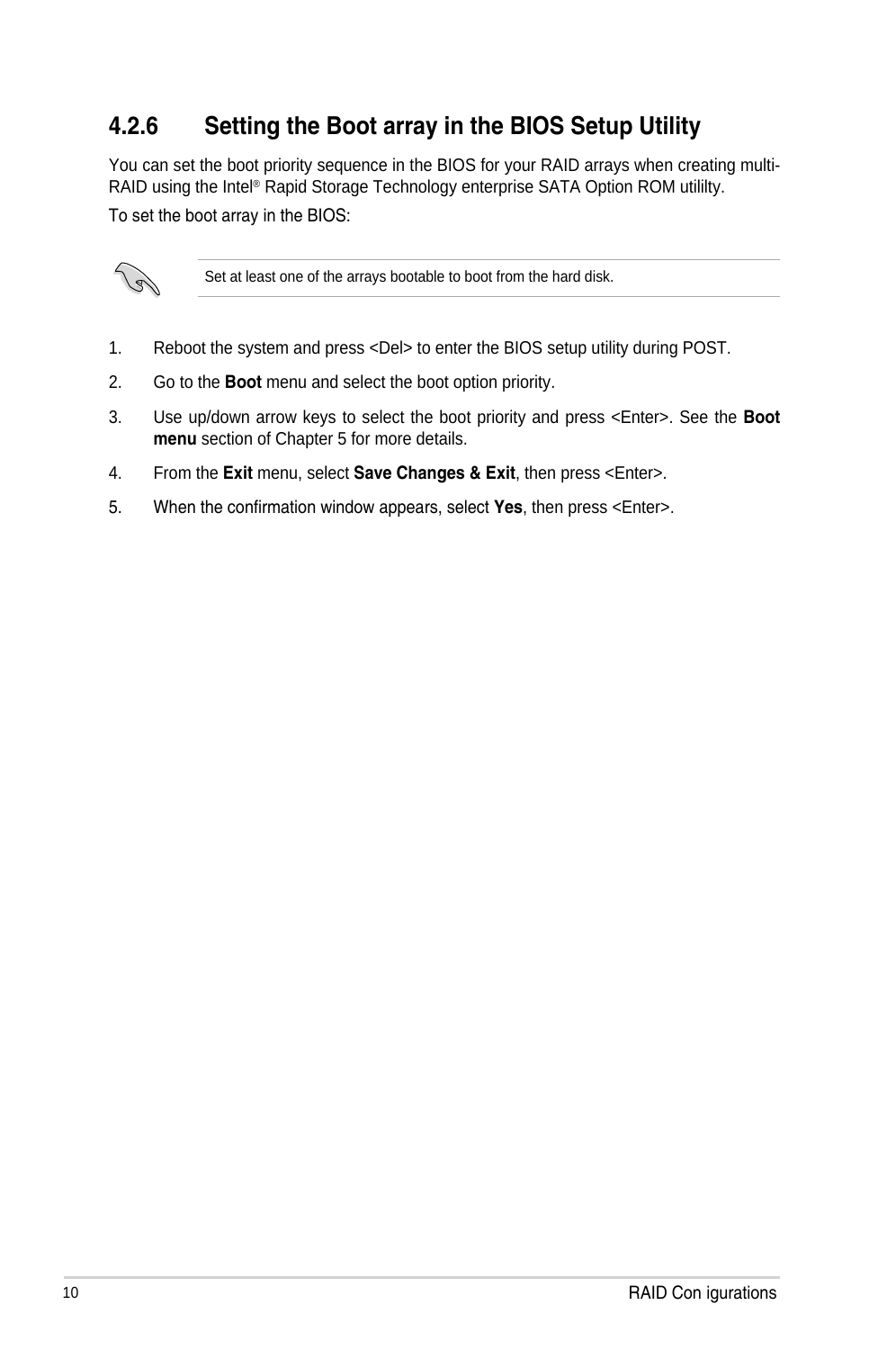# **4.3 Intel® Rapid Storage Technology enterprise (Windows)**

The Intel® Rapid Storage Technology enterprise allows you to create RAID 0, RAID 1, RAID 10 (RAID 1+0), and RAID 5 set(s) from Serial ATA hard disk drives that are connected to the Serial ATA connectors supported by the Southbridge.



You need to manually install the Intel® Rapid Storage Technology enterprise utility on a Windows® operating system.

To enter the Intel® Rapid Storage Technology enterprise utility under Windows operating system:

- 1. Turn on the system and go to the windows desktop.
- 2. Click the **Intel® Rapid Storage Technology enterprise** icon to display the main menu.

Your storage system is configured for data protection, increased performance and optimal data storage capacity. You can create additional volumes to further optimize your storage system.

| 21<br>L<br><b>Horsey of</b><br>Home.                                                                                                                                                                                                                                                                                                                                                                                                                                                                                                                                      | intel)                                                                                                                                                                                                            |
|---------------------------------------------------------------------------------------------------------------------------------------------------------------------------------------------------------------------------------------------------------------------------------------------------------------------------------------------------------------------------------------------------------------------------------------------------------------------------------------------------------------------------------------------------------------------------|-------------------------------------------------------------------------------------------------------------------------------------------------------------------------------------------------------------------|
| Current Status Your system is functioning normalis-                                                                                                                                                                                                                                                                                                                                                                                                                                                                                                                       |                                                                                                                                                                                                                   |
| <b>ONE CREW COLONE</b><br><b>Devices</b><br><b>Valumes</b><br>Smith (800 series dignet SAT 64th Controller)<br>THE R P. LEWIS CO., LANSING MICH.<br>- <b>SEV</b> NAT BIRLOWED AT<br><b>THEY</b> SAS OUR COVIDE<br><b>CEV</b> successforces<br><b>CAN</b> SAS BUX (SOF CIT)<br>- <b>CALI</b> SAS dia (551 GB)<br>- THE SAS AN ONE CALL<br><b>CALL</b> SAS 018 (339 GB)<br><b>Intellity Loop series chipset sATA RAJD Controller</b><br><b>CO VATA SECTION CO-</b><br><b>CEV</b> tata no pro co-<br>GO VATA BRITISH CO.<br><b>ISS RED ANTAL ATTACK</b><br><b>CONTRACTOR</b> | <b>ATAPI Device Properties (2)</b><br>Location: Controller U. Port S.<br>Leication type: Snormal<br>hranotiated link rate: L.S.Ch.it<br>Model ABUS. DVD-EELIATT #<br>Serial number non available<br>Firmages 1.00 |
| Information<br>Your througe system is configured for data perception, increased performance and optimal data emotion copycity. You can further egitiman your strongy system by customa politicianal income, The begin the process, click Chem<br>Club any derive to volume to steplay At properties.<br>545 Ansy 0000<br>. Elizab initializing 2% complete                                                                                                                                                                                                                |                                                                                                                                                                                                                   |



You can click **Rescan** to re-scan any attached hard disks.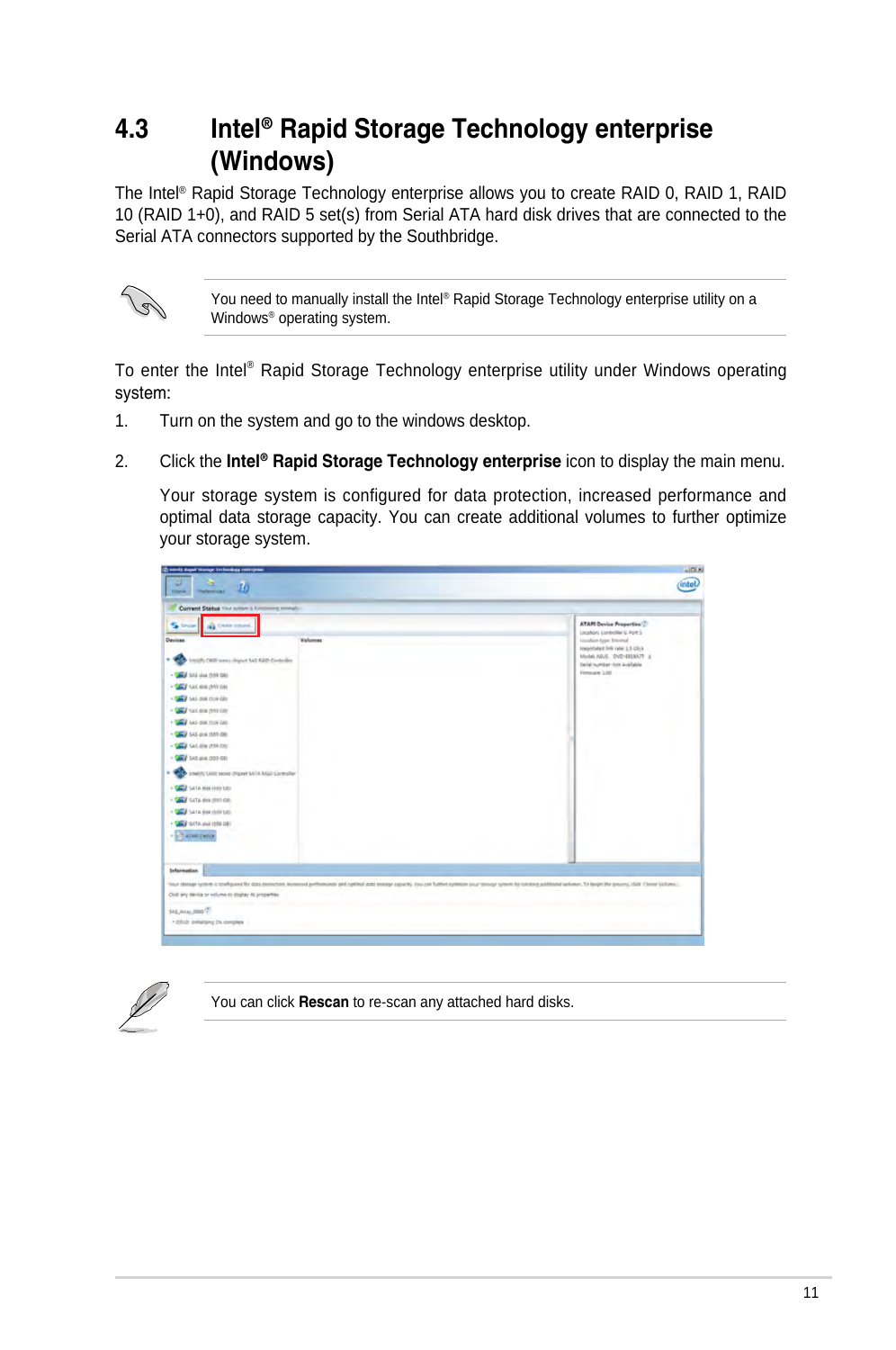# **4.3.1 Creating a RAID set**

To create a RAID set:

- 1. From the utility main menu, select **Create Volume** and select volume type.
- 2. Click **Next**.



- 3. Enter a name for the RAID set, then select the array disks.
- 4. Select **Volume Size** tab, you can drag the bar to decide the volume size.
- 5. Click **Next**.

| 1. Select    | <b>Configure Volume</b>                                                                                                                                                                                                                                                                                                           | <b>Proposed Configuration</b> |
|--------------|-----------------------------------------------------------------------------------------------------------------------------------------------------------------------------------------------------------------------------------------------------------------------------------------------------------------------------------|-------------------------------|
| 2. Configure | Name: Volume_0000                                                                                                                                                                                                                                                                                                                 | New Array                     |
| 3. Confirm   | Select the array disks (minimum selection required):<br>V SAS disk on Controller 1, Phy 0 (279 GB)<br>V SAS disk on Controller 1, Phy 2 (279 GB)<br>5AN YOR ON CONTINUES, Phy A (279 GB)<br>5AS citie on Controller 1, 19y 6 (279 GB).<br>Volume Size<br>Advanced<br>Volume Size 4,468 MB<br>Array allocation:<br><b>Sec. 269</b> | Volume_0000<br><b>CICI</b>    |
|              |                                                                                                                                                                                                                                                                                                                                   |                               |

- 13
- If you do not want to keep the data on one of the selected disks, select NO when prompted.
- If you want to **Enable volume write-back cache** or **Initialize volume**, click **Advanced**.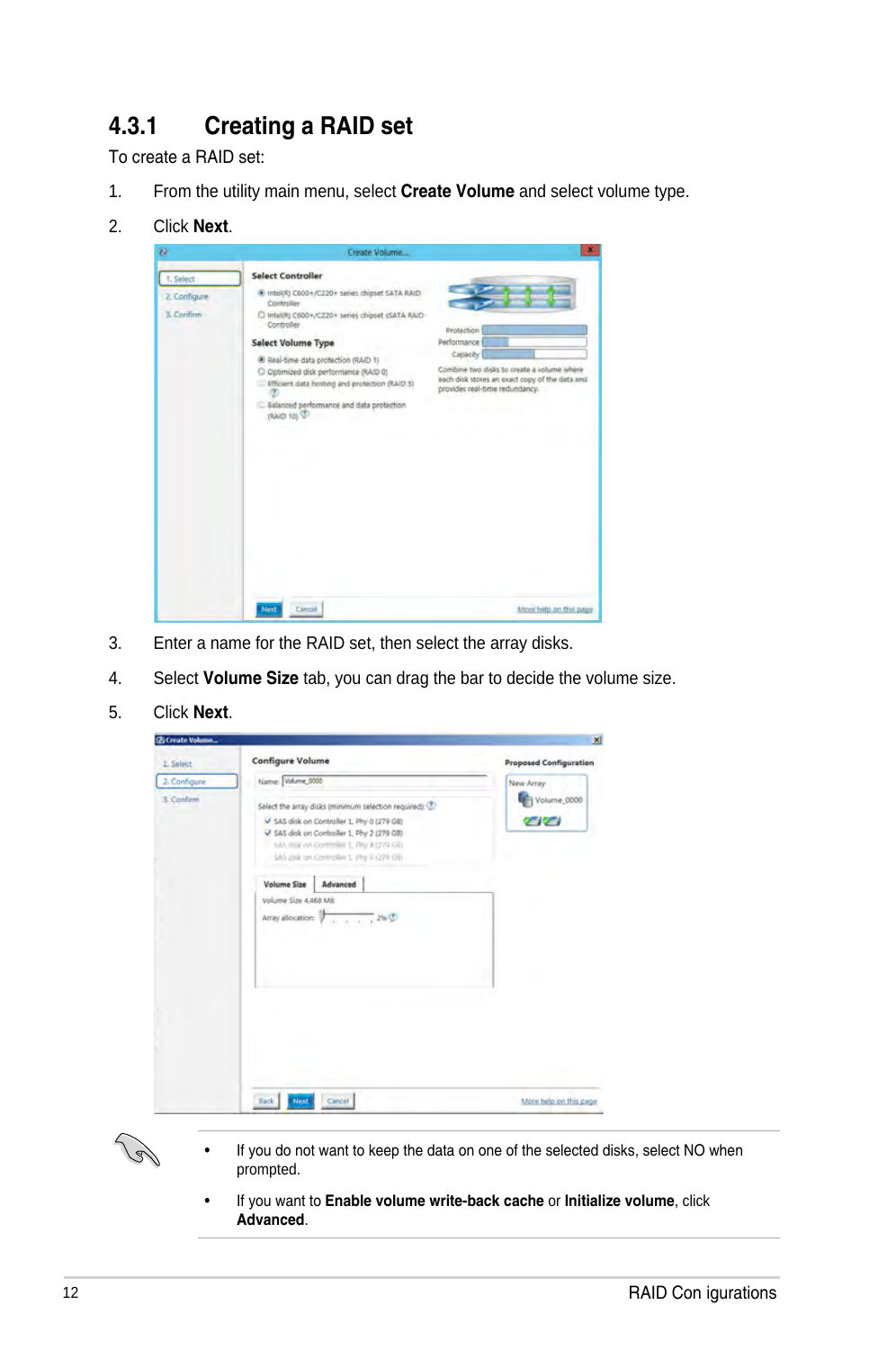6. Confirm the volume creation, than click **Create Volume** to continue.

| <b>Coreate Volume</b><br>1. Select | <b>Confirm Volume Creation</b><br>Review the selected configuration.                                                                            | ×<br><b>Proposed Configuration</b> |
|------------------------------------|-------------------------------------------------------------------------------------------------------------------------------------------------|------------------------------------|
| 2. Configure<br>3. Confirm         | O This process could take a while depending on the number and size of the<br>disks. You can continue using other applications during this time. | New Array<br>Volume 0000           |
|                                    |                                                                                                                                                 | ere                                |
|                                    |                                                                                                                                                 |                                    |
|                                    |                                                                                                                                                 |                                    |
|                                    |                                                                                                                                                 |                                    |
|                                    |                                                                                                                                                 |                                    |
|                                    |                                                                                                                                                 |                                    |
|                                    |                                                                                                                                                 |                                    |
|                                    |                                                                                                                                                 |                                    |

7. Wait until the process is completed, then click **OK** when prompted.

| <b>Volume Creation Complete</b>                                                                         | $\mathbf{x}$ |
|---------------------------------------------------------------------------------------------------------|--------------|
| The volume was created successfully.                                                                    |              |
| O You still need to partition your new volume using Windows Disk Management* before adding<br>any data. |              |
| More help                                                                                               |              |

 $\sim$ 

You still need to partition your new volume using Windows Disk Management before adding any data.

The RAID set is displayed in the **Volumes** list and you can change the settings in **Volume Properties**.

| в<br>30<br>Profession L.<br><b>Pinty</b>                                                                                                                                                                                                                                                                                                                                                                                                                                                                                                | $n \times n$<br>(intel)                                                                                                                                                                                                                                                                                                                                                                |
|-----------------------------------------------------------------------------------------------------------------------------------------------------------------------------------------------------------------------------------------------------------------------------------------------------------------------------------------------------------------------------------------------------------------------------------------------------------------------------------------------------------------------------------------|----------------------------------------------------------------------------------------------------------------------------------------------------------------------------------------------------------------------------------------------------------------------------------------------------------------------------------------------------------------------------------------|
| Current Status vou coter o Lomanny normale                                                                                                                                                                                                                                                                                                                                                                                                                                                                                              |                                                                                                                                                                                                                                                                                                                                                                                        |
| To health and Chine Villene,<br><b>Service</b><br><b>Devices</b><br>LISE, NYAY, DOLD<br>Intellity callo series chipset p.d. AADD Comroller<br>- 63<br>To Lynnane Gold<br>- CAS IS AN OTH CO.<br>- The state of the con-<br>- Call Sea des Greven<br>- Call tat six mix on<br>· Call SAS disk clue our<br>- Call sas ma con car<br>US FFR 60 AM LET<br>anality CS00 series chipset SkTa RA20 Commiler<br>- Call sale date che call<br>· Call of the maintain call<br><b>SEP NO ATA SEP</b><br>- Call 1474 Sak 259 CO<br><b>STATUTOWA</b> | Volume Properties<br>Nime Volume 2005 Scope<br><b>Status Normal</b><br>Type 6320 I Change hope<br>Sing 1-848 Mil Surveys sing<br>Symmetries Ave Dates scients<br>Virte block carbe Counted Shattle C<br>Intellection for Editor<br>Verdusiten details Verd-<br><b>Ranky smort, R</b><br>Situiki with media ambre O<br>Physical bactor size 113 Sykes<br>Logical rector size \$12 Butes |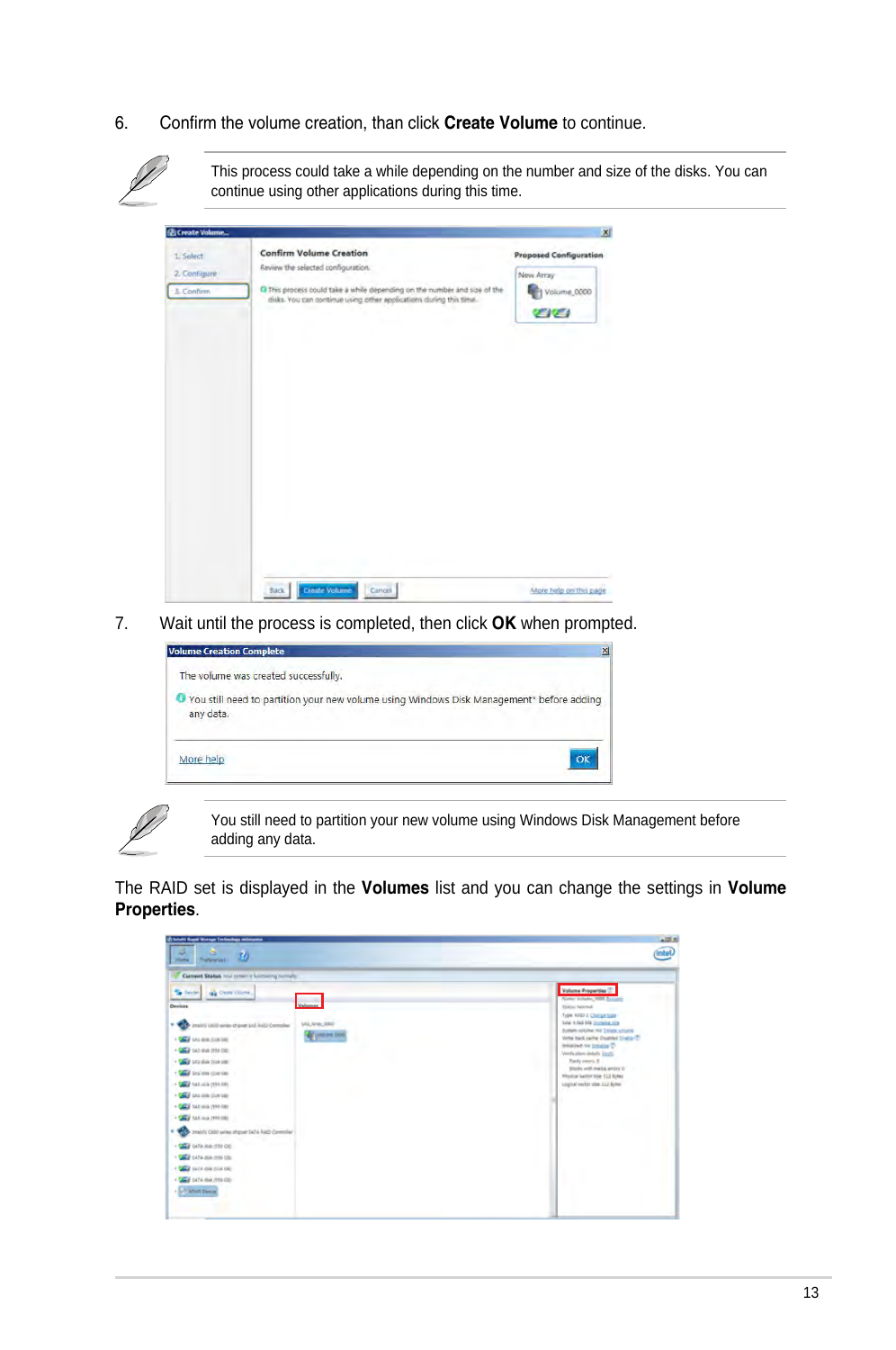# **4.3.2 Changing a Volume Type**

To change the volume type in **Volume Properties**:

- 1. Click the SATA array items you want to change in **Volumes** field.
- 2. From the **Volume Properties** field, select **Type: RAID 1 Change type**.

| logy enterprise                        |                                                 |                                                                                                                                                                                                                                                                                                                                                                                                  | $-16x$ |
|----------------------------------------|-------------------------------------------------|--------------------------------------------------------------------------------------------------------------------------------------------------------------------------------------------------------------------------------------------------------------------------------------------------------------------------------------------------------------------------------------------------|--------|
| system is functioning normally.        |                                                 |                                                                                                                                                                                                                                                                                                                                                                                                  |        |
| Vilume.<br>chipset SAS RAID Controller | <b>Volumes</b><br>SAS_Array_0000<br>Volume_0000 | <b>Volume Properties</b><br>Name: Volume_0000 Rename<br>Stabus: Normal<br>Type: RAID 1 Change type<br>Size: 4,468 MB Increase size<br>System volume: No Delete volume<br>Write-back cache: Disabled Enable<br>Initialized: No Initialize<br>Verification details Verify<br>Parity errors: 0<br>illocks with media errors: 0<br>Physical sector size: 512 Bytes<br>Logical sector size: 512 Bytes |        |

- 3. You can change the **Name**, **Select the new volume type**, and **Select additional disks to include in the new volume** if needed.
- 4. Select the **Data stripe size** for the RAID array (for RAID 0, 10 and 5 only), and click **OK**. The available stripe size values range from 4 KB to 128 KB. The following are typical values:

| RAID 0:  | 128KB |
|----------|-------|
| RAID 10: | 64KB  |
| RAID 5:  | 64KB  |

| <b>Change Volume Type</b>                         |         |                                                       |                                                                                                                                                                                      | 図     |
|---------------------------------------------------|---------|-------------------------------------------------------|--------------------------------------------------------------------------------------------------------------------------------------------------------------------------------------|-------|
| Name: Volume_0000                                 |         |                                                       |                                                                                                                                                                                      |       |
| Select the new volume type:                       |         |                                                       |                                                                                                                                                                                      |       |
| © Optimized disk performance (RAID 0)             |         |                                                       |                                                                                                                                                                                      |       |
| ○ Efficient data hosting and protection (RAID 5). |         |                                                       |                                                                                                                                                                                      |       |
|                                                   |         |                                                       | The new volume will automatically include the disks that are part of the existing volume.                                                                                            |       |
|                                                   |         | Select additional disks to include in the new volume: |                                                                                                                                                                                      |       |
| SAS disk on Controller 1, Phy 4                   |         |                                                       |                                                                                                                                                                                      |       |
| SAS disk on Controller 1, Phy 6                   |         |                                                       |                                                                                                                                                                                      |       |
|                                                   |         |                                                       |                                                                                                                                                                                      |       |
|                                                   |         |                                                       |                                                                                                                                                                                      |       |
| Data stripe size: 64 KB                           | $\circ$ |                                                       |                                                                                                                                                                                      |       |
|                                                   |         |                                                       |                                                                                                                                                                                      |       |
|                                                   |         |                                                       | A WARNING: Completing this action will immediately start the volume migration process. Any data                                                                                      |       |
|                                                   |         |                                                       | on the disks to be added to the volume will be permanently lost and should be backed up                                                                                              |       |
|                                                   |         |                                                       | before continuing, Volume data will be preserved. Performing a driver upgrade or downgrade<br>while a volume migration is in progress may make the volume inaccessible due to driver |       |
| incompatibility.                                  |         |                                                       |                                                                                                                                                                                      |       |
|                                                   |         |                                                       |                                                                                                                                                                                      |       |
| More help                                         |         |                                                       |                                                                                                                                                                                      | Cance |
|                                                   |         |                                                       |                                                                                                                                                                                      |       |

We recommend a lower stripe size for server systems, and a higher stripe size for multimedia computer systems used mainly for audio and video editing.

131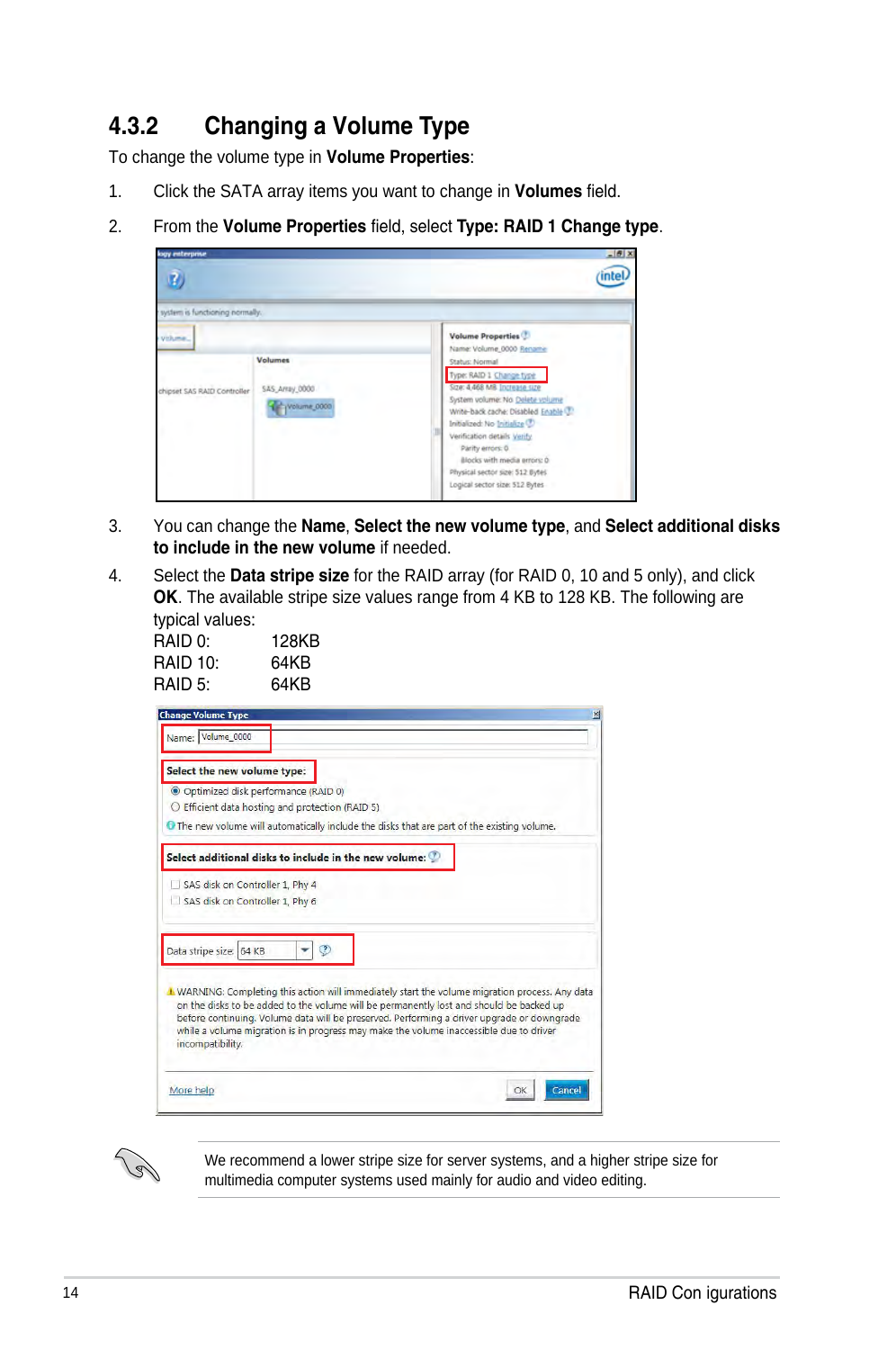### **4.3.3 Deleting a volume**



Be cautious when deleting a volume. You will lose all data on the hard disk drives. Before you proceed, ensure that you back up all your important data from your hard drives.

To delete a volume:

1. From the utility main menu, select the volume (ex. Volume\_0000) in **Volumes** field you want to delete.

| logy enterprise                       |                                                 | $-0 \times$                                                                                                                                                                                                                                                                                                                                                                                             |
|---------------------------------------|-------------------------------------------------|---------------------------------------------------------------------------------------------------------------------------------------------------------------------------------------------------------------------------------------------------------------------------------------------------------------------------------------------------------------------------------------------------------|
| system is functioning normally.       |                                                 |                                                                                                                                                                                                                                                                                                                                                                                                         |
| Volume<br>chipset SAS RAID Controller | <b>Volumes</b><br>SAS Array 0000<br>Volume 0000 | <b>Volume Properties</b><br>Name: Volume_0000_Rename<br><b>Status: Normal</b><br>Type: RAID 1 Change type<br>Size: 4,468 MB Increase size<br>System volume: No Delate volume<br>Write-back cache: Disabled Enable<br>Initialized: No Initialize<br>Verification details Verify<br>Parity errors: 0<br>Blocks with media errors: 0<br>Physical sector size: 512 Bytes<br>Logical sector size: \$12 Bytes |

2. Select **Delete volume** in **Volume Properties** field. The following screen appears.



3. Click **Yes** to delete the volume and return to the utility main menu, or click **No** to return to the main menu.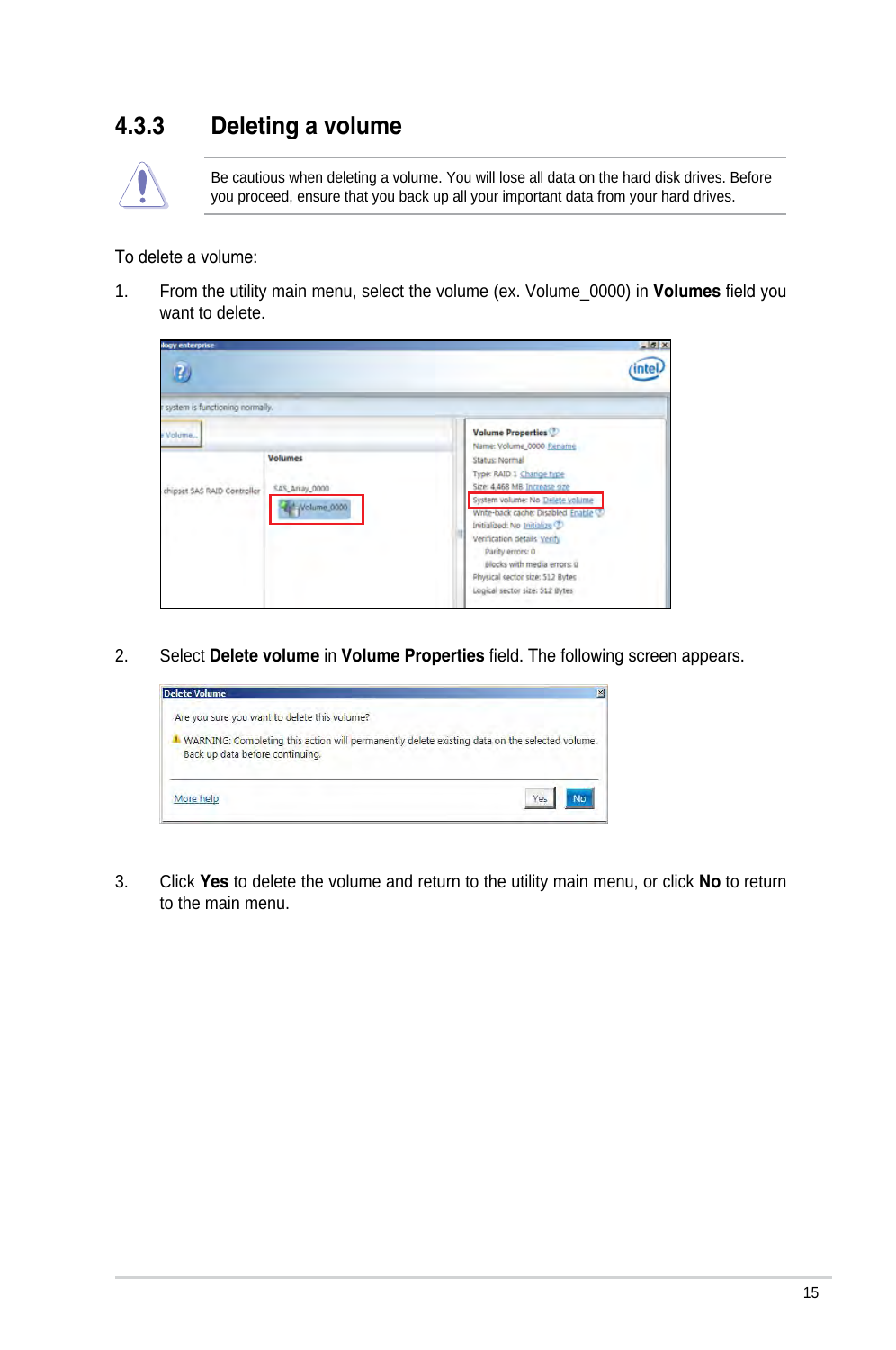# **4.3.4 Preferences**

#### **System Preferences**

Allow you to set to show the notification area icon and show system information, warning, or errors here.

| 2 Intell Rapid Strenge Technology enterprise<br>衷<br>- 51<br>Professorain<br><b>Home</b> | 取                                                                                                                                                                                            | $A$ $R$<br><b>Intel</b> |
|------------------------------------------------------------------------------------------|----------------------------------------------------------------------------------------------------------------------------------------------------------------------------------------------|-------------------------|
| System<br>$t$ -mai                                                                       | <b>System Preferences</b><br>V. Show the notification area losn<br>Show the following notifications:<br>V Storage system information<br>V storage system warrings<br>V Storage system errors |                         |
|                                                                                          |                                                                                                                                                                                              | Mare help on this page  |

#### **E-Mail Preferences**

Allow you to set to sent e-mail of the following events:

- Storage system information
- Storage system warnings
- Storage system errors

| 2 Tetel3 Stapid Strenge Technology enterprise             |                                                                                                                                                                                                                                                                                                                                                                            | $A$ $R$                |
|-----------------------------------------------------------|----------------------------------------------------------------------------------------------------------------------------------------------------------------------------------------------------------------------------------------------------------------------------------------------------------------------------------------------------------------------------|------------------------|
| 專<br>$\left( \frac{1}{2} \right)$<br>Home<br>Professorian | Đ                                                                                                                                                                                                                                                                                                                                                                          | intel.                 |
| System<br>E-mail                                          | <b>E-mail Preferences</b><br>Notify me by e-mail of the following events:<br>Storage system information<br>Storage system warnings<br>Stonge system entry<br><b>Constitution Constitution</b><br>SAITP (automo-<br>PHILS.<br>tor.<br><b>Under Front Abbands</b><br><b>Anywell</b> experienced in<br>(ruppert p-well politics) 2-<br>Inquiri Parl special<br>this and fore- |                        |
|                                                           | Any Johne, Bowl Dear                                                                                                                                                                                                                                                                                                                                                       | More help on this play |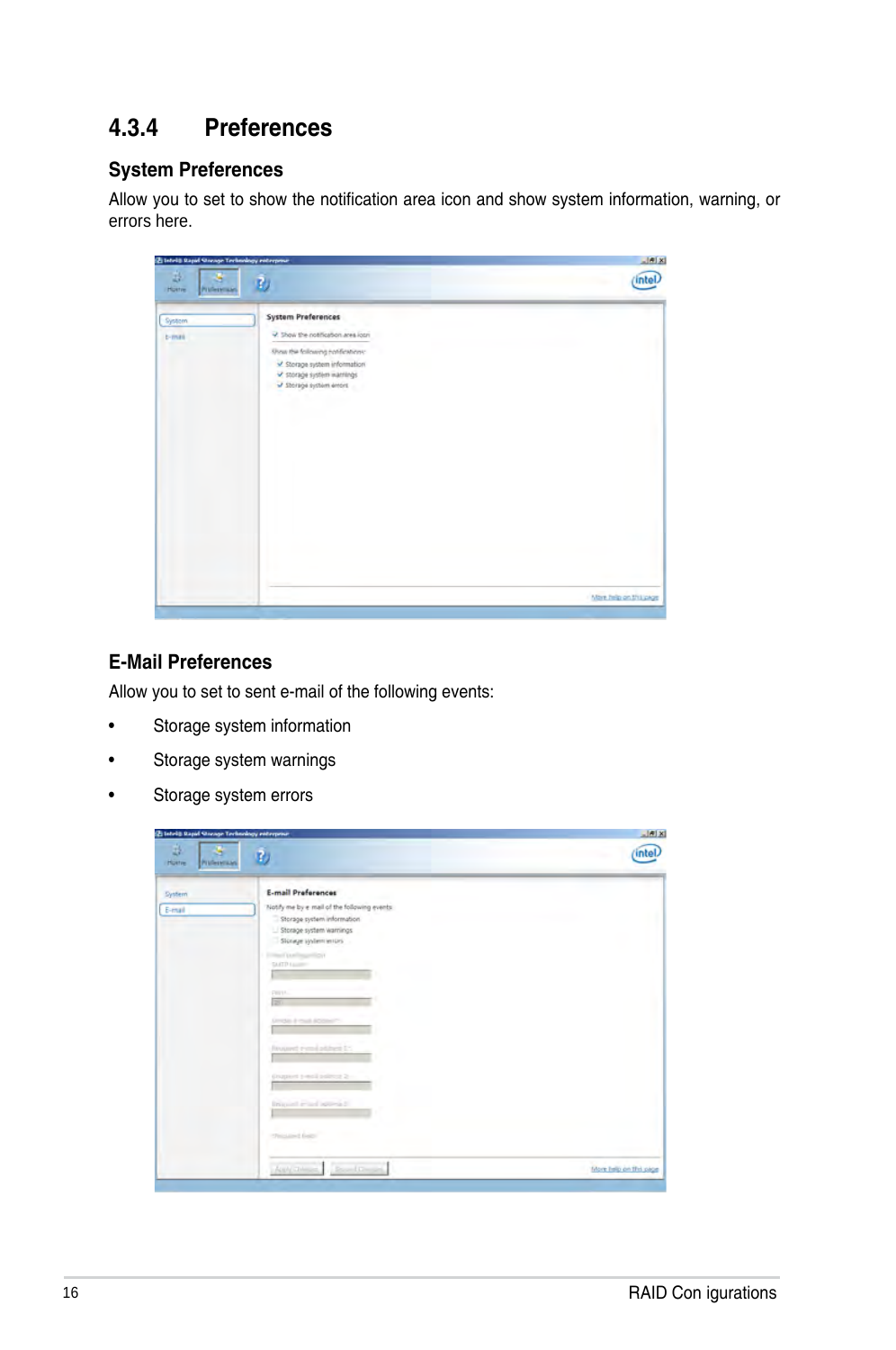# **4.4 Intel® Virtual Raid on CPU in BIOS**

This feature requires a KEY module to enable CPU RAID functions with Intel® CPU RSTe.



- The KEY module is purchased separately.
- Due to chipset behavior, CPU RAID functions with Intel® CPU RSTe only supports Intel® Core™ X-series Processors (6-core or above) and Intel® SSD modules.
- Refer to section **1.1.9 Internal connectors** for the location of the VROC\_HW\_KEY connector.



Due to hardware design, your motherboard does not support CPU RAID configurations as OS drives.

To enter the Intel® Virtual Raid on CPU in BIOS:

- 1. Enter the BIOS Setup during POST.
- 2. Go to the **Advanced** menu > **Intel(R) Virtual Raid on CPU** > **All Intel VMD Controllers** then press <Enter> to display the Intel® Virtual Raid on CPU menu.



Refer to Chapter 3 for details on entering and navigating through the BIOS Setup.



Due to chipset limitation, when SATA ports are set to RAID mode, all SATA ports run at RAID mode together.

| Aptio Setup Utility - Copyright (C) 2017 American Megatrends, Inc.<br>Advanced                                                                                                                                                                                               |                                                                                                                                                                                                                        |
|------------------------------------------------------------------------------------------------------------------------------------------------------------------------------------------------------------------------------------------------------------------------------|------------------------------------------------------------------------------------------------------------------------------------------------------------------------------------------------------------------------|
| All Intel VMD Controllers                                                                                                                                                                                                                                                    | This page allows you to create<br>a RAID volume                                                                                                                                                                        |
| Create RAID Volume                                                                                                                                                                                                                                                           |                                                                                                                                                                                                                        |
| Non-RAID Phusical Disks:<br>Port 0, VMD0, INTEL SSDPE2MX400G4 SN:CVPD6212006M400NGN,<br>P Port 1, VMDO, INTEL SSDPE2MX400G4 SN:CVPD6212008H400NGN,<br>P Port 2, VMDO, INTEL SSDPE2MX400G4 SN:CVPD6212004T400NGN,<br>Port 3, VMDO, INTEL SSDPE2MX400G4 SN:CVPD621200D5400NGN, | <b>**: Select Screen</b><br>↑↓: Select Item<br>Enter: Select<br>$+/-:$ Change Opt.<br>F1: General Help<br>F2: Previous Values<br>F5: Optimized Defaults<br>F10: Save Changes & Reset<br>F12: Print Screen<br>ESC: Exit |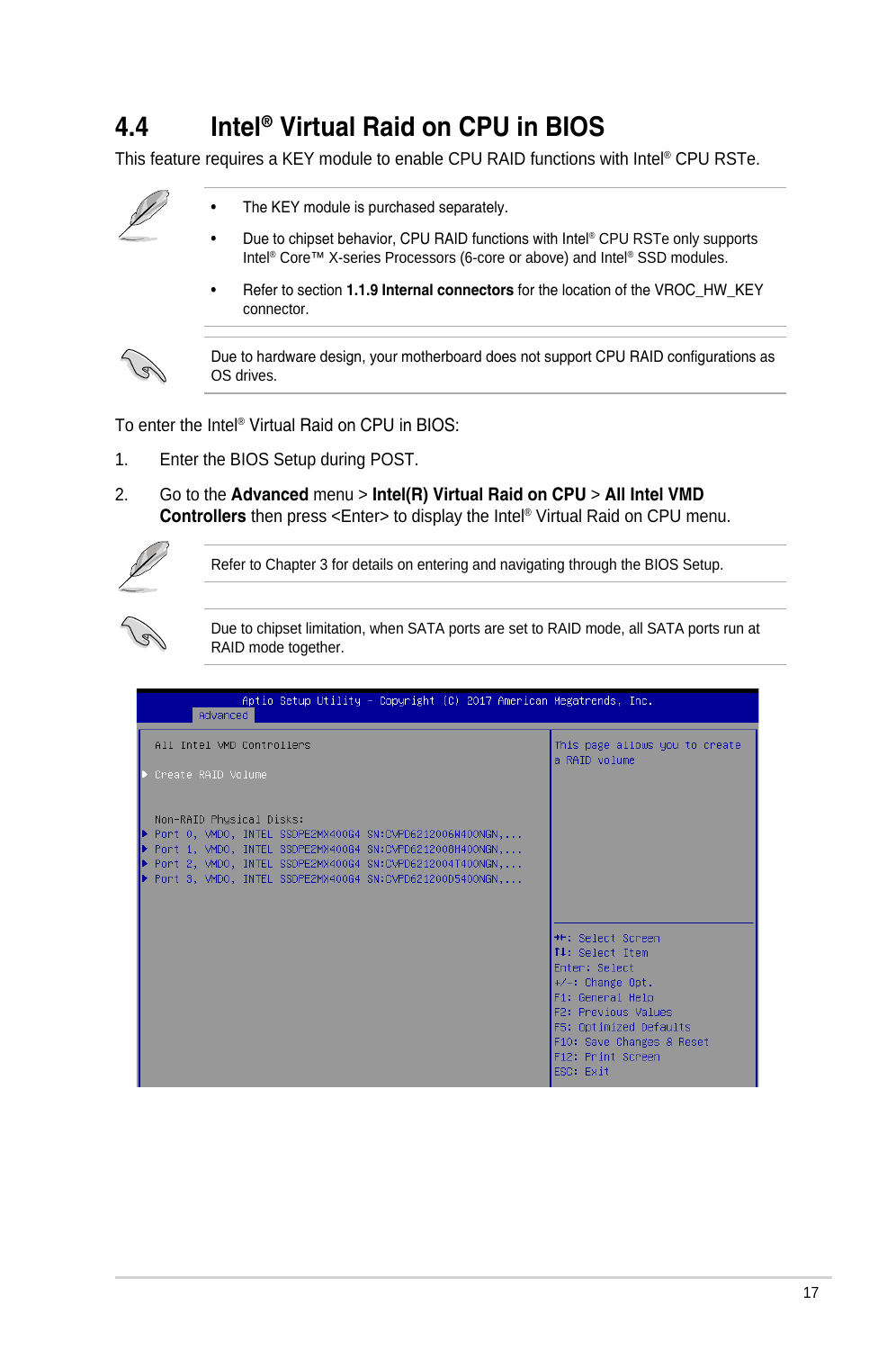# **4.4.1 Creating a RAID set**

To create a RAID set:

1. From the Intel® Virtual Raid on CPU menu, select **Create RAID Volume** and press <Enter>. The following screen appears:



- 2. When the **Name** item is selected, enter a name for the RAID set and press <Enter>.
- 3. When the **RAID Level** item is selected, press <Enter> to select the RAID level to create, and then press <Enter>.
- 4. When the **Enable RAID spanned over VMD Controllers** item is selected, press <Enter> and select **X** to enable this function.
- 5. Under Select Disks, press <Enter> and select **X** for the disks you want to include in the RAID set.
- 6. When the **Strip Size** item is selected, press <Enter> to select strip size for the RAID array (for RAID 0, 10 and 5 only), and then press <Enter>. The available strip size values range from 4 KB to 128 KB. The following are typical values:
	- RAID 0: 128 KB
	- RAID 10: 64 KB
	- RAID 5: 64 KB



We recommend a lower strip size for server systems, and a higher strip size for multimedia computer systems used mainly for audio and video editing.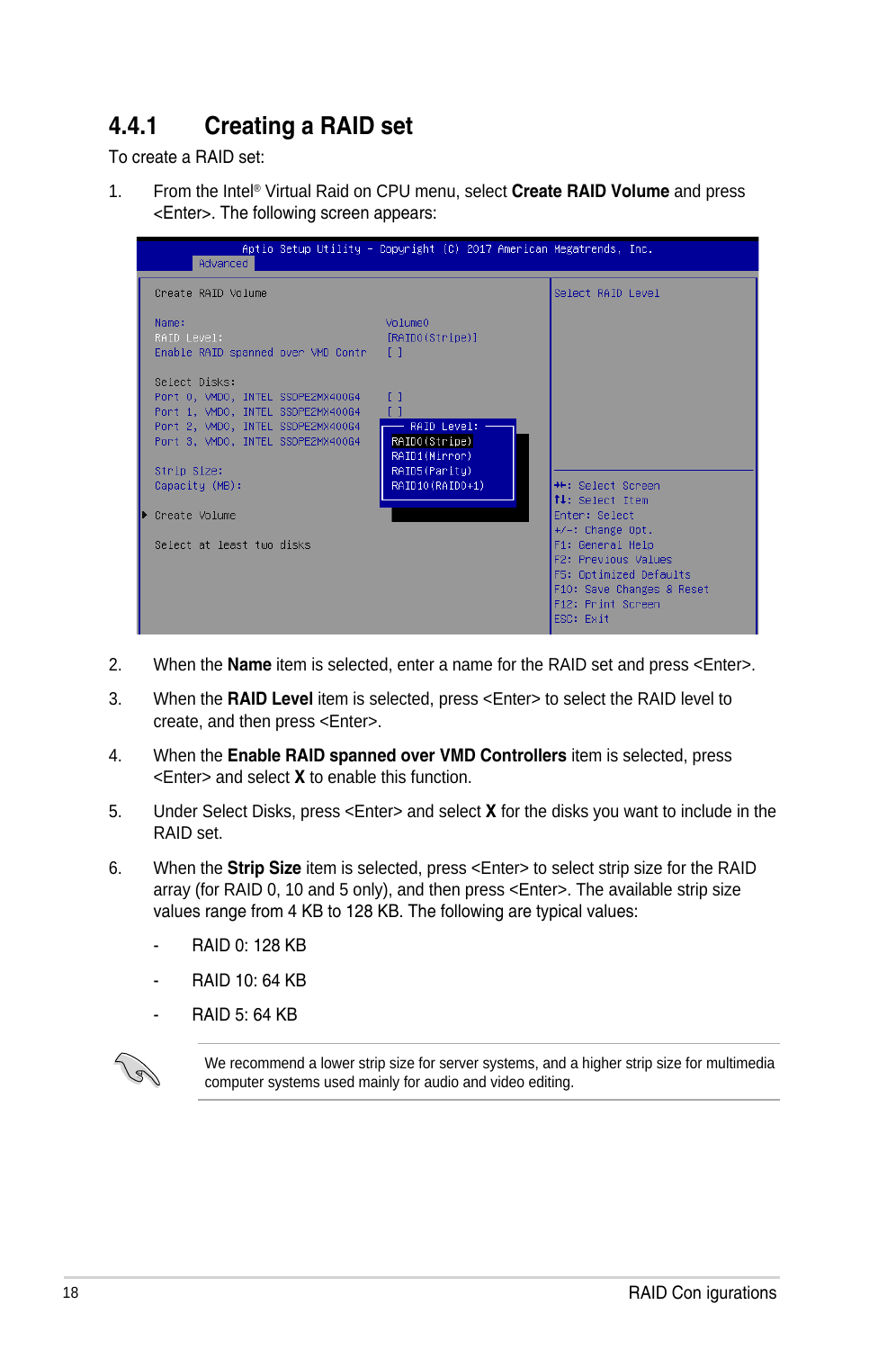- 7. When the **Capacity (MB)** item is selected, enter the RAID volume capacity that you want and press <Enter>. The default value indicates the maximum allowed capacity.
- 8. When the **Create Volume** item is selected, press <Enter> to create the RAID volume and return to the Intel® Rapid Storage Technology menu.

| Advanced                                                                                                                                                          | Aptio Setup Utility - Copyright (C) 2017 American Megatrends, Inc. |                                                                                                                                                                         |
|-------------------------------------------------------------------------------------------------------------------------------------------------------------------|--------------------------------------------------------------------|-------------------------------------------------------------------------------------------------------------------------------------------------------------------------|
| Create RAID Volume                                                                                                                                                |                                                                    | Create a volume with the<br>settings specified above                                                                                                                    |
| Name:<br>RAID Level:<br>Enable RAID spanned over VMD Contr                                                                                                        | VolumeO<br>[RAID5(Parity)]<br>[X]                                  |                                                                                                                                                                         |
| Select Disks:<br>Port 0, VMD0, INTEL SSDPE2MX400G4<br>Port 1, VMDO, INTEL SSDPE2MX400G4<br>Port 2, VMDO, INTEL SSDPE2MX400G4<br>Port 3, VMDO, INTEL SSDPE2MX400G4 | TX1<br>TX1<br>TX1<br>[X]                                           |                                                                                                                                                                         |
| Strip Size:                                                                                                                                                       | [128KB]                                                            |                                                                                                                                                                         |
| Capacity (MB):<br><b>RWH Policy</b>                                                                                                                               | 1087416<br>[Disable]                                               | <b>Ht: Select Screen</b><br>↑↓: Select Item                                                                                                                             |
| Create Volume                                                                                                                                                     |                                                                    | Enter: Select<br>$+/-:$ Change Opt.<br>F1: General Help<br>F2: Previous Values<br>F5: Optimized Defaults<br>F10: Save Changes & Reset<br>F12: Print Screen<br>ESC: Exit |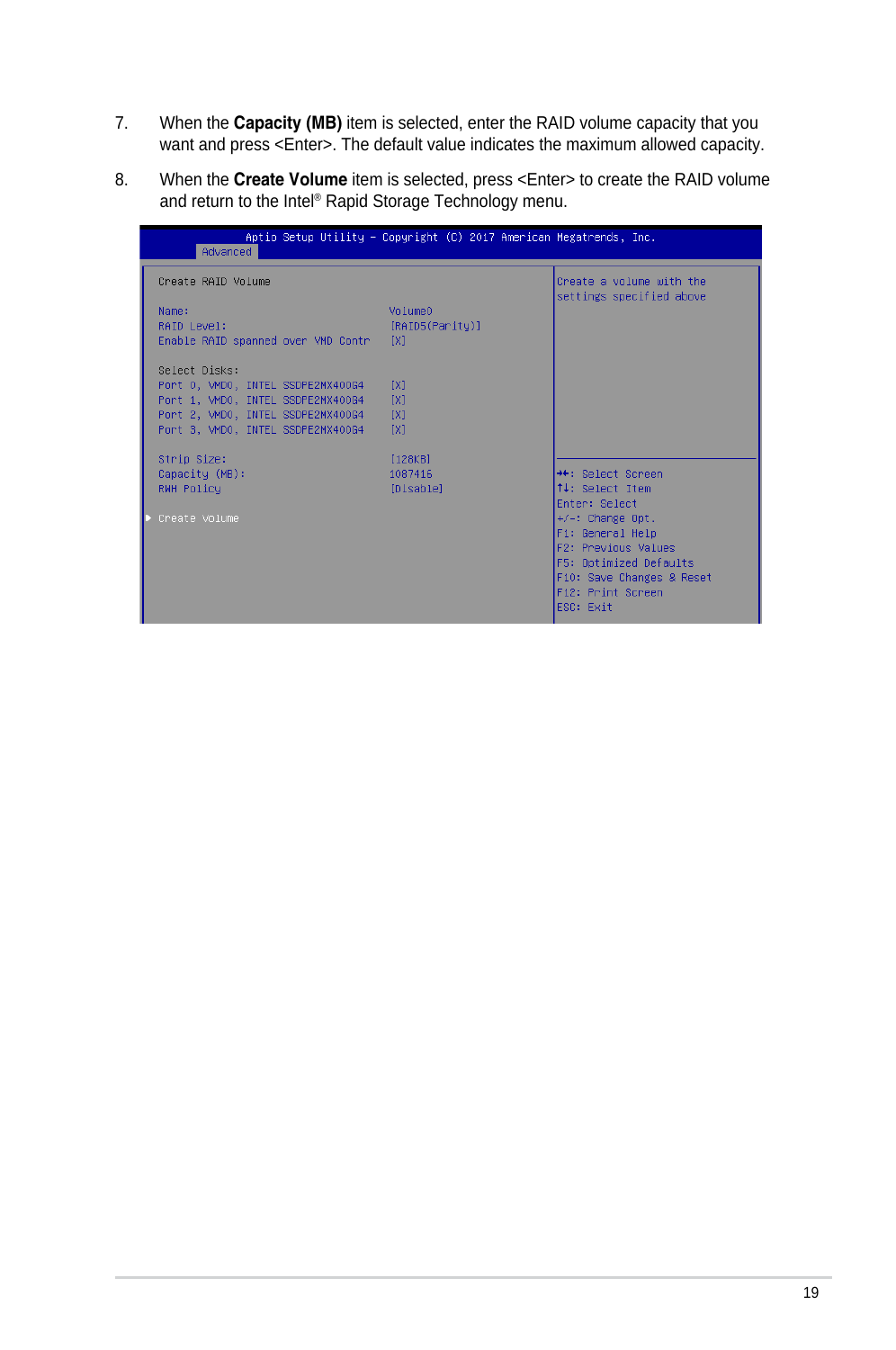### **4.4.2 Deleting a RAID set**



Be cautious when deleting a RAID set. You will lose all data on the hard disk drives when you delete a RAID set.

To delete a RAID set:

1. From the Intel® Virtual Raid on CPU menu, select the RAID volume you want to delete and press <Enter>. The following screen appears:

| Aptio Setup Utility – Copyright (C) 2017 American Megatrends, Inc.<br>Advanced                                                                                                                                                                   |                                                                                                                                                                                            |
|--------------------------------------------------------------------------------------------------------------------------------------------------------------------------------------------------------------------------------------------------|--------------------------------------------------------------------------------------------------------------------------------------------------------------------------------------------|
| RAID VOLUME INFO                                                                                                                                                                                                                                 |                                                                                                                                                                                            |
| Volume Actions<br>Delete                                                                                                                                                                                                                         |                                                                                                                                                                                            |
| VolumeO<br>Name:<br>RAID Level:<br>RAID5(Parity)<br>Strip Size:<br>64KB<br>Size:<br>1.03TB<br>Status:<br>Normal<br>Bootable:<br><b>Yes</b><br>Block size:<br>512<br><b>RWH Policy:</b><br>[Disable]                                              | <b>Ht: Select Screen</b>                                                                                                                                                                   |
| P Port 0, VMD0, INTEL SSDPE2MX400G4 SN:CVPD6212006M400NGN,<br>Port 1, VMD0, INTEL SSDPE2MX400G4 SN:CVPD6212008H400NGN,<br>P Port 2, VMDO, INTEL SSDPE2MX400G4 SN:CVPD6212004T400NGN,<br>Port 3, VMD0, INTEL SSDPE2MX400G4 SN:CVPD621200D5400NGN, | ↑↓: Select Item<br>Enter: Select<br>$+/-:$ Change Opt.<br>F1: General Help<br>F2: Previous Values<br>F5: Optimized Defaults<br>F10: Save Changes & Reset<br>F12: Print Screen<br>ESC: Exit |

2. When the **Delete** item is selected, press <Enter>, then select **Yes** to delete the RAID volume and return to the Intel® Virtual Raid on CPU menu, or select **No** to cancel.

| Aptio Setup Utility – Copyright (C) 2017 American Megatrends, Inc.<br>Advanced |                                                        |
|--------------------------------------------------------------------------------|--------------------------------------------------------|
| Delete                                                                         | Deleting a volume will reset<br>the disks to non-RAID. |
| Delete the RAID volume?<br>ALL DATA ON VOLUME WILL BE LOST!                    |                                                        |
| Yes<br>I <sub>No</sub>                                                         |                                                        |
|                                                                                |                                                        |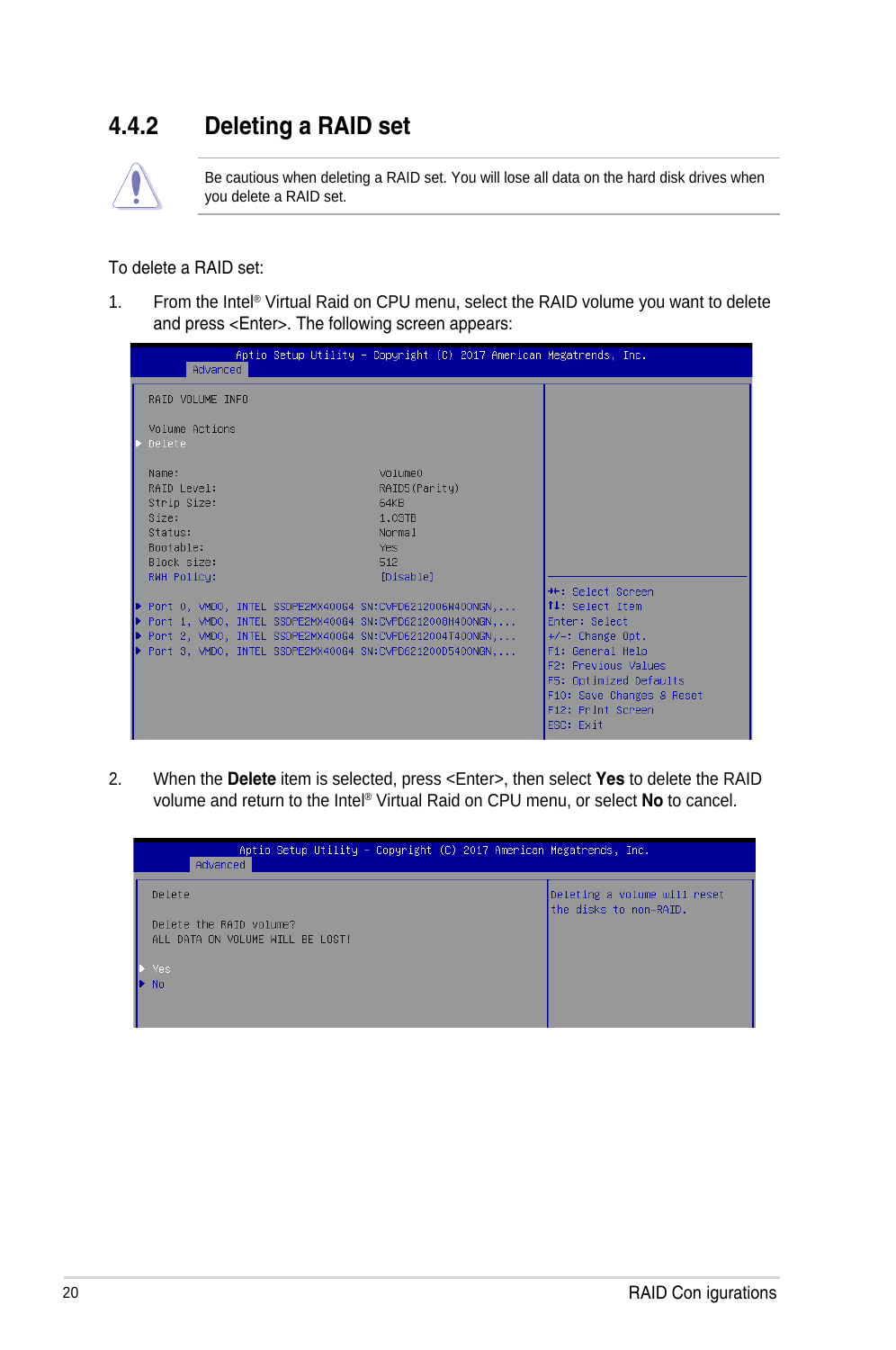### **4.4.3 Installing the RAID controller driver during Windows® 10 OS installation**

After creating the RAID sets, you are now ready to install an operating system to the independent drives or bootable array. This part provides the instructions on how to install the RAID controller drivers during OS installation.

To install the RAID controller driver when installing Windows® 10 OS:

- 1. Boot the computer using the Windows® 10 OS installation disc. Follow the screen instructions to start installing Windows® 10.
- 2. When prompted to choose a type of installation, click **Custom: Install Windows only (advanced)**.

| Custom: Install Windows only (advanced)<br>The files, settings, and applications aren't moved to Windows with this option. If you want to<br>make changes to partitions and drives, start the computer using the installation disc. We<br>recommend backing up your files before you continue. |
|------------------------------------------------------------------------------------------------------------------------------------------------------------------------------------------------------------------------------------------------------------------------------------------------|

3. Click **Load Driver**.

|                   | Name                                 | <b>Total</b> size | Free space Type  |  |
|-------------------|--------------------------------------|-------------------|------------------|--|
|                   | Drive 0 Partition 1: System Reserved | 350.0 MB          | 88.0 MB System   |  |
|                   | Drive 0 Partition 2                  | 148.7 GB          | 139.6 GB Primary |  |
| <b>Eg Refresh</b> | <b>X</b> Delete                      | <b>Ecempt</b>     | III New          |  |
|                   |                                      |                   |                  |  |